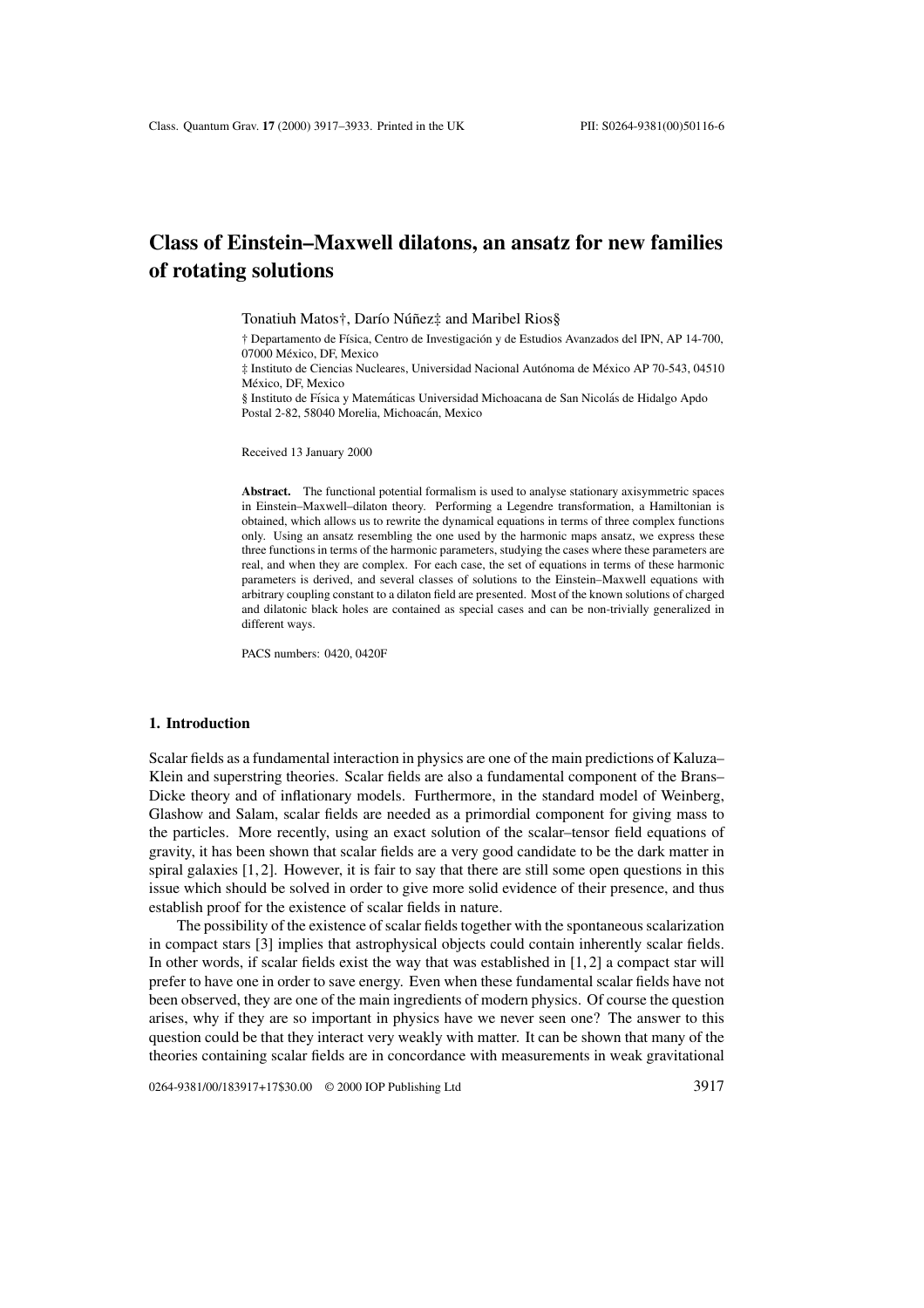fields [4, 5]. We expect that scalar fields are important in strong gravitational fields such as at the origin of the universe or in pulsars or black holes. A great effort has been made in order to detect scalar fields in strong gravitational fields [6]. In some sense, inflation at the origin of the universe could be proof of such an interaction. Nevertheless, this effort has been made using perturbative methods  $[4]$  or using static exact solutions  $[5,7,8]$ . The problem with these two approaches is that for the first, perturbative methods are very efficient only in weak fields and for the second, astrophysical objects are in general non-static, thus the approach is not realistic. Even for binary pulsars, perturbative methods have shown great success because the distance between the pulsars is such that the gravitational field is too strong to be understood with Newtonian mechanics but weak enough to be described by pertubative methods in general relativity [6]. Nevertheless, the gravitational interaction is too weak for deciding which theory containing scalar fields could be the right one. It has been possible to discard a series of theories which did not agree with measurements or to bound some parameters of some other theories using perturbative methods or static exact solutions [4, 5]. But the most interesting effects of scalar fields are expected to be very near to a black hole or a pulsar and are expected to be non-perturbative. If we want to understand scalar fields in a strong regime one method is to find rotating exact solutions of the theory containing scalar fields and compare them to observations. The problem then is that the field equations are very complicated for them to be solved in an exact manner. In past work [7] we gave a very powerful method for finding exact static solutions of the Einstein–Maxwell–dilaton field equations; using harmonic maps, we found classes of solutions with arbitrary electromagnetic fields and gravitational arbitrary multipole momentums. In the present work we want to: (i) give the details of the calculations made in [7]; (ii) complete the schema of that work, and (iii) present a way of deriving exact rotating dilatons with arbitrary coupling between the scalar field and the electromagnetic one. In order to do so, let us start from the Lagrangian

$$
\mathcal{L} = \sqrt{-g} \left( R - 2 \left( \nabla \phi \right)^2 - e^{-2\alpha \phi} F^2 \right), \tag{1}
$$

where g is the determinant of the metric tensor, R is the scalar curvature,  $\phi$  the dilaton field and F the Maxwell one. The constant  $\alpha$  is a free parameter which governs the strength of the coupling of the dilaton to the Maxwell field. When  $\alpha = 0$ , the action reduces to the Einstein– Maxwell scalar theory. When  $\alpha = 1$ , the action is part of the low-energy action of string theory. For  $\alpha = \sqrt{3}$ , the Lagrangian (1) leads to the Kaluza–Klein field equations obtained from the dimensional reduction of the five-dimensional Einstein vacuum equations. However, we will consider this theory for all values of  $\alpha$ .

On the other hand, the harmonic maps ansatz has proved to be an excellent tool for finding exact solutions of systems of nonlinear partial differential equations [9]; in particular, this method has been very useful in solving the chiral equations derived from a nonlinear  $\sigma$ model [10]. Einstein equations in vacuum can be reduced to a nonlinear  $\sigma$  model with structural group  $SL(2, R)$  in the spacetime and to a structural group  $SU(1, 1)$  in the potential spaces, i.e., in terms of the Ernst potentials. The electro-vacuum case can also be reduced to a nonlinear  $\sigma$ model with structural group  $SU(2, 1)$  in terms of the extended Ernst potentials [11, 12]. The Kaluza–Klein field equations can be cast into a  $SL(3, R)$  nonlinear  $\sigma$  model in the spacetime as well as in the potential space [9, 13]. This is possible because the corresponding potential space, defined below, is a symmetric Riemannian space only for  $\alpha = 0$  and  $\alpha = \sqrt{3}$ , but this is not the case for the low-energy limit in superstring theory, where  $\alpha = 1$ . In this work we will extend the techniques of the harmonic maps ansatz [9, 14, 15], even for non-symmetric Riemannian spaces, maintaining  $\alpha$  as an arbitrary constant. In the present work, the reduction of the field equations to a nonlinear  $\sigma$  model is not needed. Throughout this work, we will be using the MTW [16] sign conventions.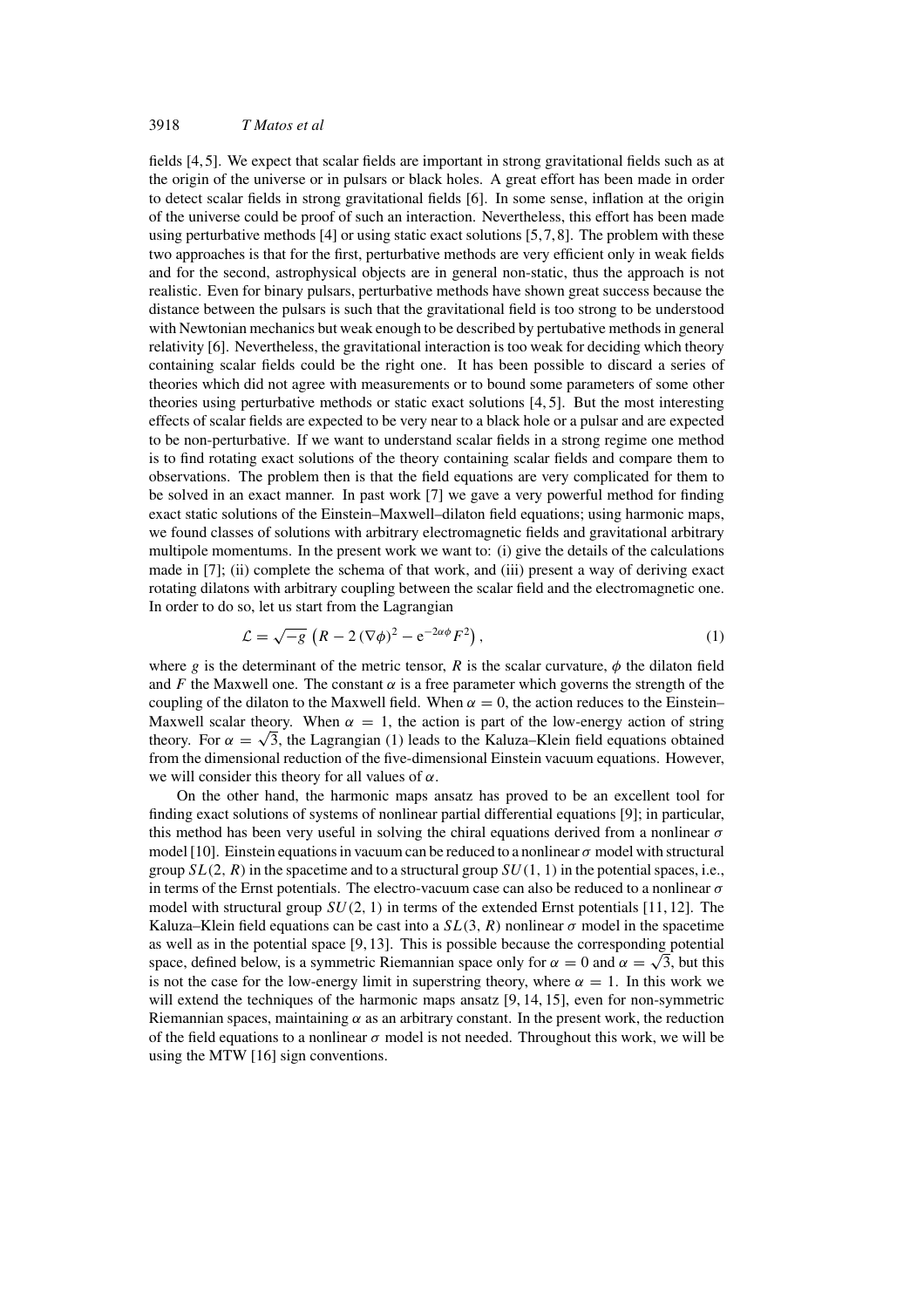We will analyse spacetimes characterized by two Killing vector fields  $X$  and  $Y$  and introduce coordinates t and  $\varphi$  which are chosen such that  $X = \frac{\partial}{\partial t}$  and  $Y = \frac{\partial}{\partial \varphi}$ . The corresponding line element can then be expressed as

$$
ds^{2} = -f (dt - \omega d\varphi)^{2} + f^{-1} \left[ e^{2k} (d\rho^{2} + dz^{2}) + \rho^{2} d\varphi^{2} \right],
$$
 (2)

where f,  $\omega$ , and k are functions of  $\rho$  and z only. The electromagnetic potential has the form  $A_{\mu} = (A_0, 0, 0, A_3)$ , and again  $A_0$ ,  $A_3$ , and the dilatonic field,  $\phi$ , are functions of  $\rho$  and z only.

The work is composed as follows. In section 2 we introduce the abstract potential space, obtaining a Lagrangian whose variation with respect to the potentials reproduces the field equations. Performing a Legendre transformation, we obtain a Hamiltonian and finally introduce new functions which greatly simplify the system of equations. In section 3, by means of an ansatz resembling one of the harmonic maps, we express that system of equations in terms of harmonic parameters, analysing two cases: where there are two real harmonic parameters and where there is one complex parameter. In section 4 we present several new classes of solutions to the Einstein–Maxwell–dilaton theory. Finally, in section 5 we present our conclusions and mention some possible future developments.

## **2. Functional space formulation**

Trying to solve directly the field equations for the Einstein–Maxwell–dilaton theory for the line element (2) can be a very difficult task. Instead, we will apply the functional geodesic formulation by defining an abstract space whose coordinates are defined by the metric functions and the fields entering the system. In order to introduce an ansatz resembling the harmonic map ansatz into the functional geodesic formulation (see [12] and [17] for an explanation), we will explain the general idea of the harmonic map ansatz method. The field equations of the theory can be written as

$$
\left(\rho\Psi_{,\varsigma}^{A}\right)_{,\bar{\varsigma}} + \left(\rho\Psi_{,\bar{\varsigma}}^{A}\right)_{,\varsigma} + 2\rho\left\{ {}_{B}^{A}{}_{C} \right\}\Psi_{,\varsigma}^{B}\Psi_{,\bar{\varsigma}}^{C} = 0
$$
\n(3)

where  $\zeta = \rho + i\zeta$  and  $\bar{\zeta}$  is its complex conjugate.  $\Psi^A$  are the potentials of the geodesic formulation and  $\{^A_{B_C}\}$  are the Christoffel symbols of the Riemannian space  $V^A$  defining the potential space of the theory. Now we look for invariant transformations of equation (3), i.e., transformations of the form  $\Psi^A = \Psi^A(\lambda^i)$  that leave the field equations (3) invariant, where  $\lambda^i$ are potentials fulfilling the same field equations (3). The potentials  $\lambda^{i}$  define the Riemannian space  $V_p$ . In terms of the potentials  $\lambda^i$ , the field equations (3) read

$$
2\rho \left[ \Psi_{,i\,j}^{A} + \left\{ \frac{A}{B} \, C \right\} \Psi_{,i}^{B} \Psi_{,j}^{C} \right] \lambda_{,S}^{i} \lambda_{,\bar{S}}^{j} + \Psi_{,i}^{A} \left[ \left( \rho \lambda_{,S}^{i} \right)_{,\bar{S}} + \left( \rho \lambda_{,,\bar{S}}^{i} \right)_{,S} \right] = 0, \tag{4}
$$

where ,  $i = \partial/\partial \lambda^i$ . In terms of the Christoffel symbols of the abstract Riemannian space  $V_p$ , (4) reads

$$
\Psi_{j,i,j}^{A} + \left\{ \begin{matrix} A \\ B \end{matrix} C \right\} \Psi_{j,i}^{B} \Psi_{j,j}^{C} = 0 \tag{5}
$$

where we have used the field equations for the  $\lambda^{i}$  and the fact that the  $\lambda^{i}$  are linearly independent.

In what follows we will introduce the functional geodesic formulation for Lagrangian (1). The method is fully explained in [17]. Essentially, the formulation takes advantage of the fact that the introduction of a line element in the Lagrangian for the Einstein–Hilbert action, equation (1), and performing the variation, are operations which commute for some cases, in particular for the axisymmetric stationary one. Thus, introducing the operator  $D = (\partial_{\rho}, \partial_{\bar{z}})$ , taking out a total divergence term and eliminating the terms with  $Dk$  by means of a Legendre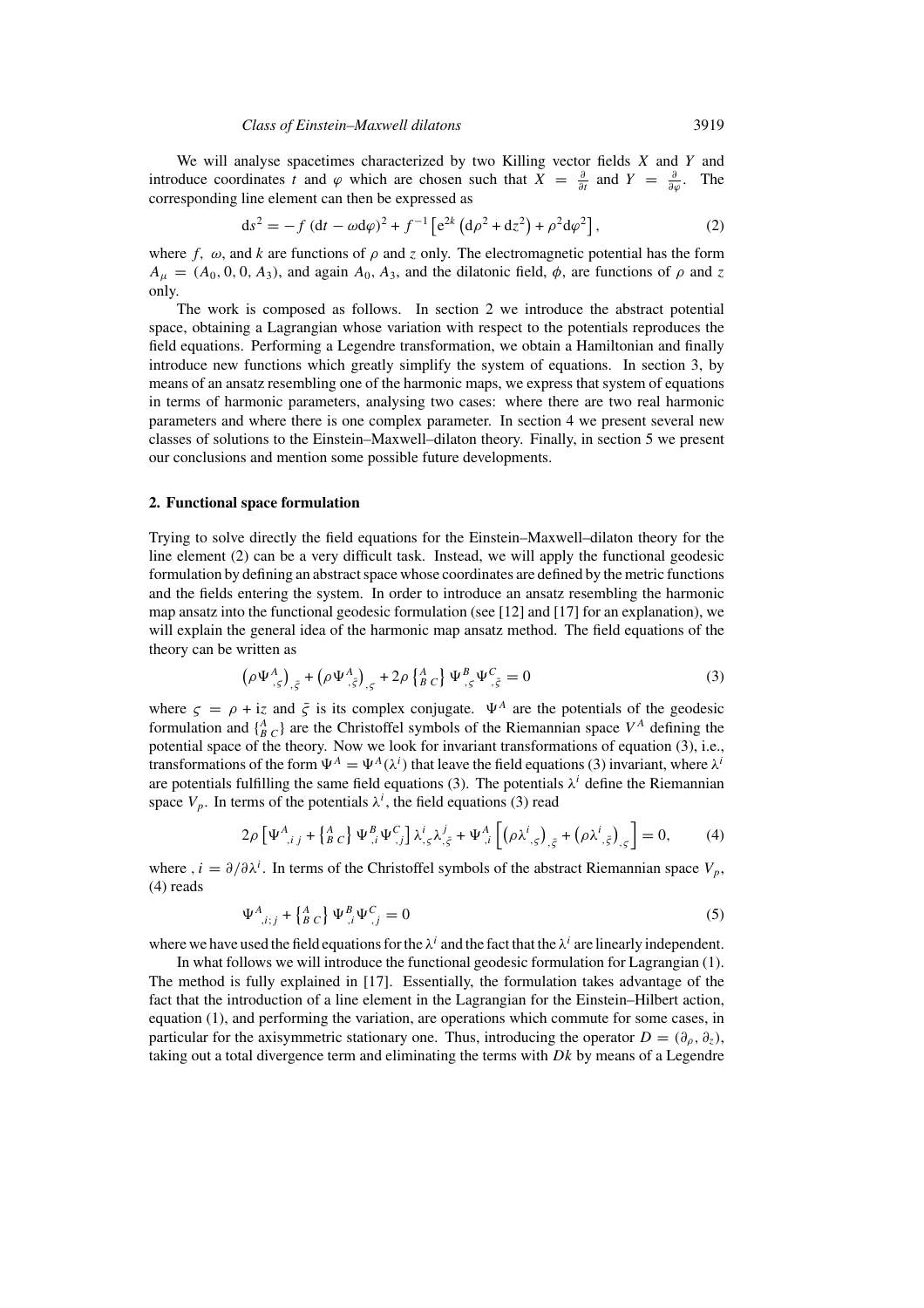transformation, we find that the original Lagrangian, given by equation (1), can be rewritten as:

$$
\mathcal{L} = \frac{\rho}{2f^2} Df^2 - \frac{f^2}{2\rho} D\omega^2 + \frac{2\rho}{\alpha^2 \kappa^2} D\kappa^2 + \frac{2f\kappa^2}{\rho} \left[ (\omega D A_0 + D A_3)^2 - \frac{\rho^2}{f^2} D A_0^2 \right],
$$
 (6)

where  $\kappa^2 = e^{-2\alpha \phi}$ .

The Euler–Lagrange equations, obtained directly from extremizing the action for a Lagrangian such as:  $D(\frac{\partial \mathcal{L}}{\partial DZ^a}) - (\frac{\partial \mathcal{L}}{\partial Z^a}) = 0$ , with  $Z^a = (f, \omega, A_0, A_3, \kappa)$ , are: the Klein–Gordon equation:

$$
D^{2}\kappa + \left(\frac{D\rho}{\rho} - \frac{D\kappa}{\kappa}\right)D\kappa - \frac{\alpha^{2}\kappa^{3}f}{\rho^{2}}\left[ (\omega DA_{0} + DA_{3})^{2} - \frac{\rho^{2}}{f^{2}}DA_{0}^{2} \right] = 0, \tag{7}
$$

the Maxwell equations:

$$
D\left(\frac{f\kappa^2}{\rho}(\omega DA_0 + DA_3)\right) = 0,
$$
  
\n
$$
D\left(\kappa^2 \left[\frac{f\omega}{\rho}(\omega DA_0 + DA_3) - \frac{\rho}{f} DA_0\right]\right) = 0,
$$
\n(8)

and the main Einstein equations:

$$
D^{2} f + \left(\frac{D\rho}{\rho} - \frac{Df}{f}\right) Df + \frac{f^{3}}{\rho^{2}} D\omega^{2}
$$
  

$$
- \frac{2\kappa^{2} f^{2}}{\rho^{2}} \left[ (\omega D A_{0} + D A_{3})^{2} + \frac{\rho^{2}}{f^{2}} D A_{0}^{2} \right] = 0,
$$
  

$$
D^{2} \omega - \left(\frac{D\rho}{\rho} - \frac{2Df}{f}\right) D\omega + \frac{4\kappa^{2}}{f} (\omega D A_{0} + D A_{3}) D A_{0} = 0,
$$
 (9)

which are equivalent to the usual field equations. Notice that the metric function  $k$  does not appear, reflecting the fact that it is determined by quadratures in terms of the rest of the functions. The Lagrangian (6) is sometimes viewed as describing the line element in the potential space, and thus the motion equations can be seen as geodesics in that space.

From the fact that  $D\tilde{D} = 0$  for any analytic function, with  $\tilde{D} = (-\partial_z, \partial_{\rho})$ , we conclude from the second Maxwell equation, equation (8), that there exists a potential  $\chi$ , such that

$$
\tilde{D}\chi = \frac{2f\kappa^2}{\rho} (\omega DA_0 + DA_3). \tag{10}
$$

And with this potential, the second Einstein equation, (9), can be rewritten as  $D\left(\frac{f^2}{\rho}D\omega+\psi\tilde{D}\chi\right)=0$ , with  $\psi=2A_0$ , so that there exists another potential,  $\epsilon$ , defined by

$$
\tilde{D}\epsilon = \frac{f^2}{\rho} D\omega + \psi \tilde{D}\chi. \tag{11}
$$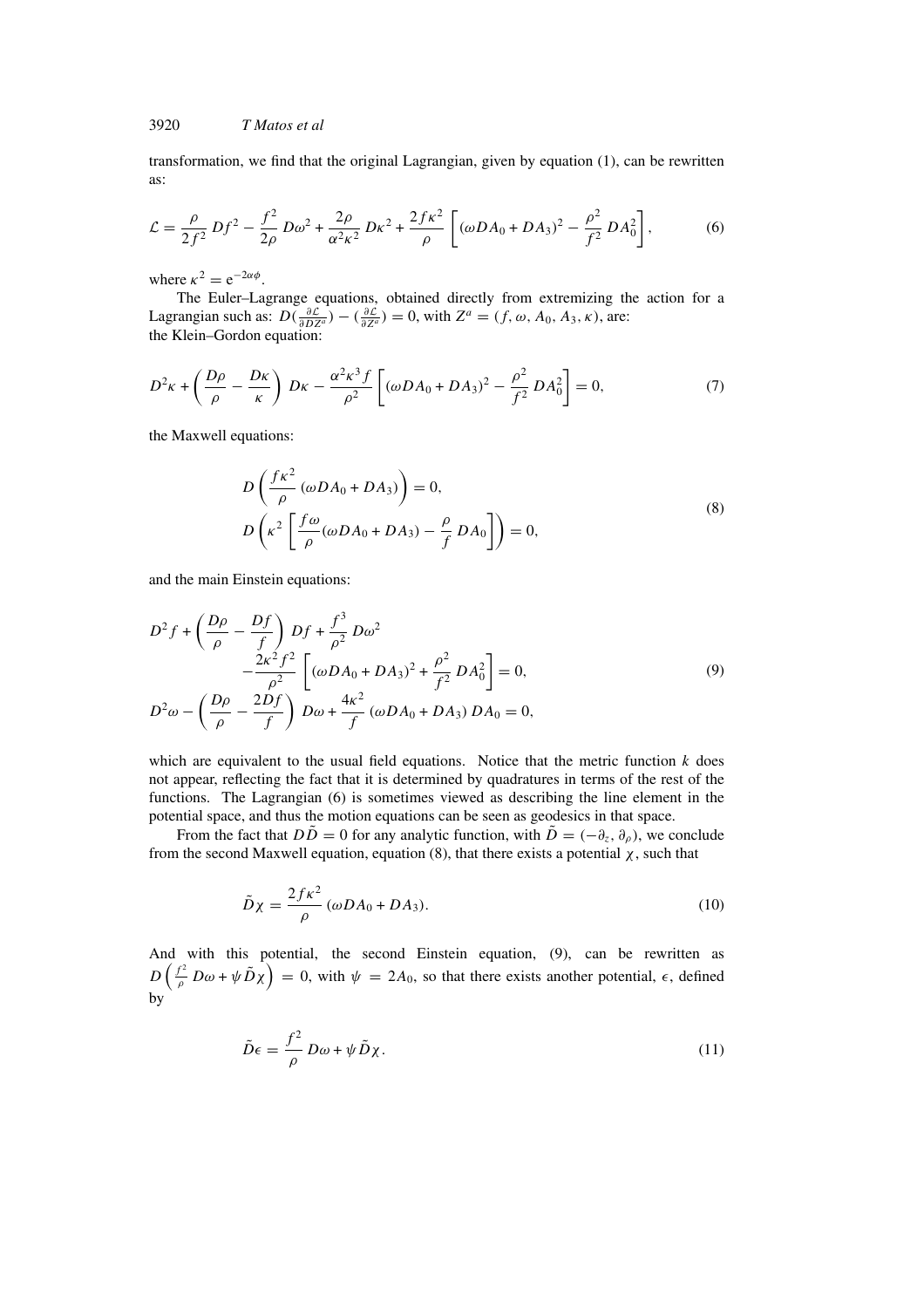The use of the potentials  $\chi$  and  $\epsilon$ , will be helpful in the procedure of defining harmonic functions, so we rewrite the field equations in terms of these functions:

$$
D^{2}\kappa + \left(\frac{D\rho}{\rho} - \frac{D\kappa}{\kappa}\right)D\kappa + \frac{\alpha^{2}\kappa^{3}}{4f}\left(D\psi^{2} - \frac{1}{\kappa^{4}}D\chi^{2}\right) = 0,
$$
  
\n
$$
D^{2}\psi + \left(\frac{D\rho}{\rho} + \frac{2D\kappa}{\kappa} - \frac{Df}{f}\right)D\psi - \frac{1}{\kappa^{2}f}(D\epsilon - \psi D\chi)D\chi = 0,
$$
  
\n
$$
D^{2}\chi + \left(\frac{D\rho}{\rho} - \frac{2D\kappa}{\kappa} - \frac{Df}{f}\right)D\chi + \frac{\kappa^{2}}{f}(D\epsilon - \psi D\chi)D\psi = 0,
$$
  
\n
$$
D^{2}f + \left(\frac{D\rho}{\rho} - \frac{Df}{f}\right)Df + \frac{1}{f}(D\epsilon - \psi D\chi)^{2} - \frac{\kappa^{2}}{2}\left(D\psi^{2} + \frac{1}{\kappa^{4}}D\chi^{2}\right) = 0,
$$
  
\n
$$
D^{2}\epsilon - D\psi D\chi - \psi D^{2}\chi + \left(\frac{D\rho}{\rho} - \frac{2Df}{f}\right)(D\epsilon - \psi D\chi) = 0,
$$
  
\n(12)

where we have used the fact that  $\tilde{D}A\tilde{D}B = DADB$ , for any functions A, B. The equation for x is obtained from  $D\tilde{D}A_3 = 0$ , and the one for  $\epsilon$  is obtained from  $D\tilde{D}\omega = 0$ . Equations (12) are equivalent to equations (3). This new set of field equations can be obtained from the Lagrangian [11, 14]

$$
\mathcal{L} = \frac{\rho}{2f^2} \left[ Df^2 + (D\epsilon - \psi D\chi)^2 \right] + \frac{2\rho}{\alpha^2 \kappa^2} D\kappa^2 - \frac{\rho \kappa^2}{2f} \left( D\psi^2 + \frac{1}{\kappa^4} D\chi^2 \right). \tag{13}
$$

Notice, however, that this new Lagrangian is not obtained if the transformation is made directly on the original Lagrangian, given by equations (1) or (6). This fact implies that the transformations defined by equations (10) and (11) must have a degeneracy. A detailed analysis of this issue is currently under way and will be published elsewhere.

As mentioned above, this Lagrangian, equation (13), can be given by the line element,  $DS^2$ , of a potential space:  $\mathcal{L} = DS^2 = G_{AB}D\Psi^A D\Psi^B$ , with  $\Psi^A = (f, \epsilon, \chi, \psi, \kappa)$ , so that the equations of motion, equations (12), obtained from variations of this Lagrangian with respect to the 'coordinates',  $\Psi^A$ , can be thought as 'geodesics in such potential space'.

It is important to recall some of the geometric properties of this potential space,  $DS^2$ . It defines a Riemannian space with constant scalar curvature,  $R = -(12 + \alpha^2)$ . All the covariant derivatives of the Riemann tensor are proportional to  $\alpha^2 - 3$ , thus the corresponding Riemannian space is symmetric only for the case  $\alpha^2 = 3$  (and for the case  $\alpha = 0$ , not treated here). Therefore, for an arbitrary  $\alpha$ , the space is not symmetric and thus the harmonic map ansatz formulation cannot be applied.

In this way, we see that in order to reformulate the Einstein–Maxwell–dilaton field equations for arbitrary  $\alpha$ , including the low-energy limit of string theory, we cannot use the harmonic map formulation, but we can try instead to mimic that formulation by means of an appropriately chosen ansatz. In this quest, it is necessary to obtain the algebraic structure associated with the potential space. An analysis of the Killing vectors,  $\xi^a$ , implies that there are eight of them for the space described by equation (13):

$$
\xi_1^a = a_1(0, 1, 0, 0, 0),\tag{14a}
$$

$$
\xi_2^a = a_2(0, 0, 1, 0, 0),\tag{14b}
$$

$$
\xi_3^a = a_3 \left( f, \epsilon, \frac{\chi}{2}, \frac{\psi}{2}, 0 \right), \tag{14c}
$$

$$
\xi_4^a = a_4 (0, \chi, 0, 1, 0), \tag{14d}
$$

$$
\xi_5^a = a_5(0, 0, \chi, -\psi, \kappa), \tag{14e}
$$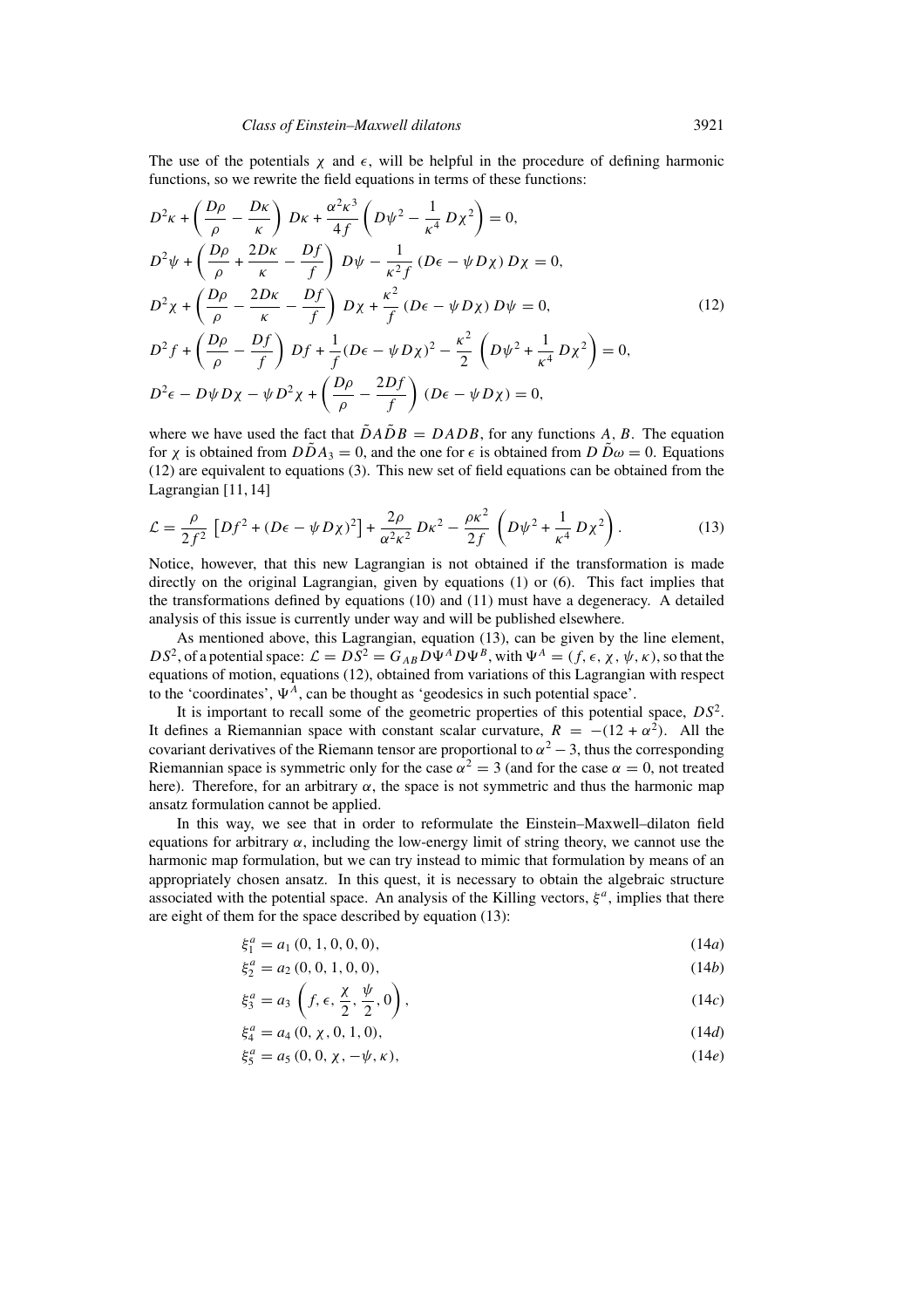$$
\xi_6^a = a_6 \left[ (2\epsilon - \chi\psi) f, \epsilon^2 - f^2 + f\psi^2 \kappa^2, \nf\psi \kappa^2 + \epsilon \chi, \psi \epsilon - \psi^2 \chi - \frac{f\chi}{\kappa^2}, \frac{\alpha^2 \psi \chi \kappa}{2} \right],
$$
\n(14f)

$$
\xi_7^a = a_7 \left[ f \chi, f \psi \kappa^2 + \epsilon \chi, \right.
$$
  

$$
f \kappa^2 + (1 + \alpha^2) \frac{\chi^2}{4}, \epsilon + (1 - \alpha^2) \frac{\psi \chi}{2}, \alpha^2 \frac{\chi \kappa}{2} \right],
$$
 (14g)

$$
\xi_8^a = a_8 \left[ f \psi, \left( 3 - \alpha^2 \right) \frac{\chi \psi^2}{4}, \left( 3 - \alpha^2 \right) \frac{\chi \psi}{2} - \epsilon, \frac{f}{\kappa^2} + \left( 1 + \alpha^2 \right) \frac{\psi^2}{4}, -\alpha^2 \frac{\psi \kappa}{2} \right],
$$
\n(14*h*)

where  $a_1, \ldots, a_8$ , are arbitrary constants. For  $\alpha^2 \neq 3$ , only the first five Killing vectors remain independent. Thus, the algebra associated with the potential space for arbitrary values of  $\alpha$  is  $SL(3, R)$  for  $\alpha^2 = 3$ , and a subalgebra of  $SL(3, R)$ , actually the upper triangle in the matrix representation, for  $\alpha^2 \neq 3$ .

The commutation relations,  $[\xi_i^a, \xi_j^b] = \xi_{i,j}^a, \xi_{j}^b - \xi_{j,j}^a, \xi_{j}^b$  for the first five Killing vectors are:

$$
[\xi_1, \xi_2] = 0, \qquad [\xi_1, \xi_3] = -\xi_1, \qquad [\xi_1, \xi_4] = 0, \qquad [\xi_1, \xi_5] = 0, [\xi_2, \xi_3] = -\frac{1}{2}\xi_2, \qquad [\xi_2, \xi_4] = -\xi_1, \qquad [\xi_2, \xi_5] = -\xi_2, [\xi_3, \xi_4] = -\frac{1}{2}\xi_4, \qquad [\xi_3, \xi_5] = 0, \qquad [\xi_4, \xi_5] = \xi_4.
$$
 (15)

Notice that we have several subalgebras with three vectors, but all of them have at least one of the commutators equal to zero. These results will be used in studying the type of target space that can be chosen in doing a map to a bi-dimensional space.

Finally, as we have mentioned, the remaining metric function  $k$  is determined by quadratures in terms of the other field functions [7], explicitly:

$$
k_{\rho} = \frac{\rho}{4f^2} \left[ f_{\rho}^2 - f_{z}^2 + \epsilon_{\rho}^2 - \epsilon_{z}^2 + \left( \psi^2 + \frac{f}{\kappa^2} \right) \left( \chi_{\rho}^2 - \chi_{z}^2 \right) - 2\psi \left( \epsilon_{\rho} \chi_{\rho} - \epsilon_{z} \chi_{z} \right) \right. \\ \left. + f \kappa^2 \left( \psi_{\rho}^2 - \psi_{z}^2 \right) + \left( \frac{2f}{\alpha \kappa} \right)^2 \left( \kappa_{\rho}^2 - \kappa_{z}^2 \right) \right], \tag{16}
$$

$$
k_{z} = \frac{\rho}{2f^{2}} \left[ f_{\rho} f_{z} + \epsilon_{\rho} \epsilon_{z} + \kappa^{2} f \psi_{\rho} \psi_{z} - \psi (\epsilon_{\rho} \chi_{z} + \epsilon_{z} \chi_{\rho}) + \left( \psi^{2} + \frac{f}{\kappa^{2}} \right) \chi_{\rho} \chi_{z} + \left( \frac{2f}{\alpha \kappa} \right)^{2} \kappa_{\rho} \kappa_{z} \right].
$$
\n(17)

Continuing with the quest for reformulating the Lagrangian, equation (13), notice that we can perform a Legendre transformation and define 'momenta' as  $P_a = \frac{\partial \mathcal{L}}{\partial D \Psi^a}$ , we can construct a new function along the lines of the standard Hamiltonian, although in our case it does not have the usual properties of evolution associated with the Hamiltonians. This Hamiltonian has the explicit form:

$$
\mathcal{H} = \frac{f^2}{2\rho} \left( P_f^2 + P_\epsilon^2 \right) + \frac{\alpha^2 \kappa^2}{8\rho} P_\kappa^2 - \frac{f}{2\rho} \left[ \frac{P_\psi^2}{\kappa^2} + \kappa^2 (P_\chi + \psi P_\epsilon)^2 \right]. \tag{18}
$$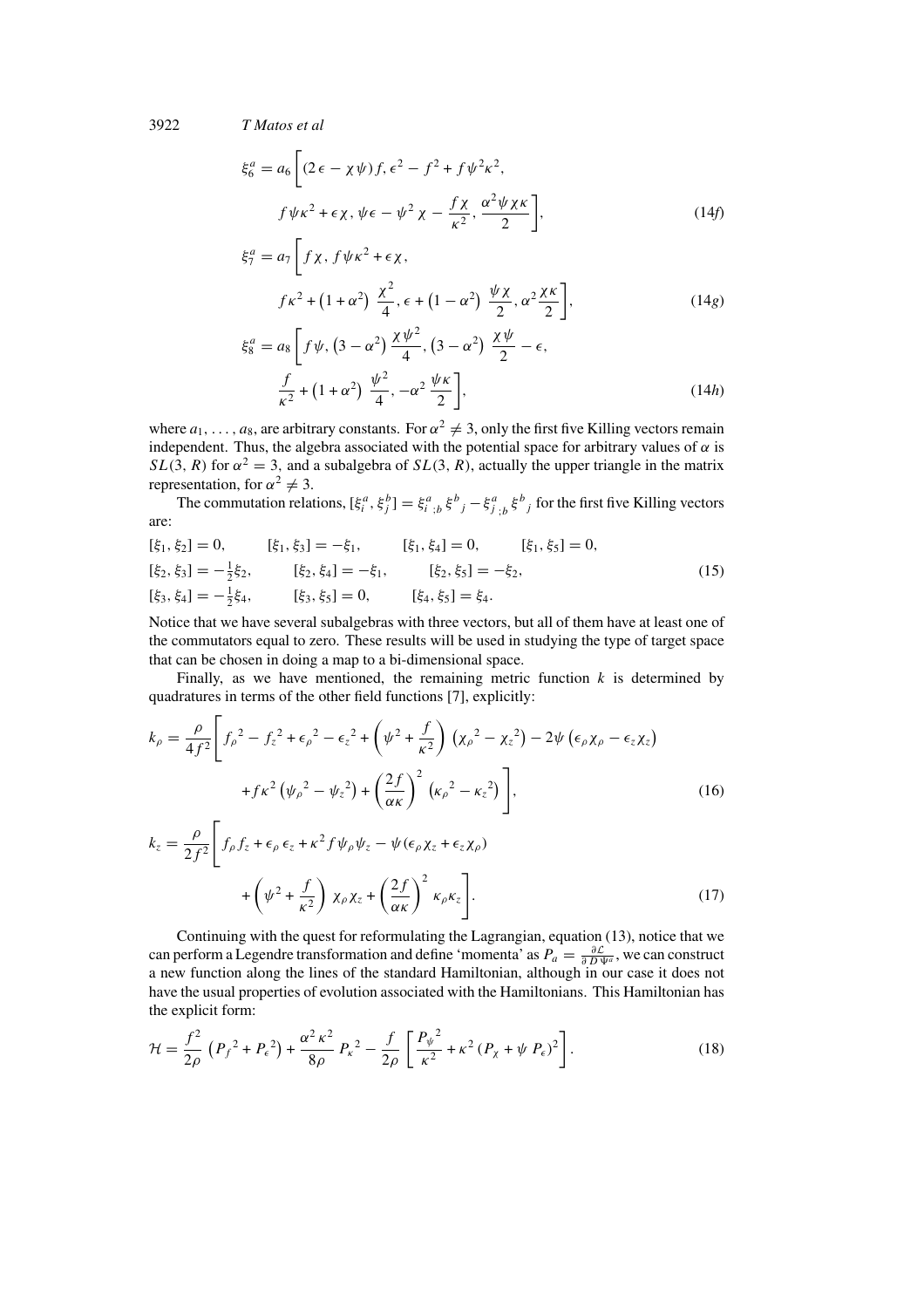The equations of motion are now  $D\Psi^a = \frac{\partial \mathcal{H}}{\partial P_a}$  and  $D P_a = -\frac{\partial \mathcal{H}}{\partial \Psi^a}$ , that is:

$$
Df = \frac{f^2}{\rho} P_f,\tag{19a}
$$

$$
D\epsilon = \frac{f^2}{\rho} \left[ P_{\epsilon} - \frac{\kappa^2 \psi}{f} (P_{\chi} + \psi P_{\epsilon}) \right],
$$
 (19b)

$$
D\psi = -\frac{f}{\rho \kappa^2} P_{\psi},\tag{19c}
$$

$$
D\chi = -\frac{f\kappa^2}{\rho} (P_\chi + \psi P_\epsilon),\tag{19d}
$$

$$
D\kappa = \frac{\alpha^2 \kappa^2}{4\rho} P_{\kappa},\tag{19e}
$$

and

$$
DP_f = -\frac{f}{\rho} \left( P_f^2 + P_\epsilon^2 \right) + \frac{1}{2\rho} \left[ \frac{P_\psi^2}{\kappa^2} + \kappa^2 (P_\chi + \psi P_\epsilon)^2 \right],\tag{19f}
$$

$$
DP_{\epsilon} = 0,\tag{19g}
$$

$$
DP_{\psi} = \frac{f\kappa^2}{\rho} (P_{\chi} + \psi P_{\epsilon}) P_{\epsilon},
$$
\n(19*h*)

$$
DP_{\chi} = 0,\tag{19i}
$$

$$
DP_{\kappa} = -\frac{f}{\rho \kappa} \left[ \frac{P_{\psi}^2}{\kappa^2} - \kappa^2 (P_{\chi} + \psi P_{\epsilon})^2 \right] - \frac{\alpha^2 \kappa}{4\rho} P_{\kappa}^2. \tag{19}
$$

Now we can define new functions in order to simplify the form of this last set of equations, and to be able to introduce the harmonic maps:

$$
A = \frac{f}{2\rho} (P_f - iP_\epsilon),
$$
  
\n
$$
B = \frac{\sqrt{f}}{2\rho} \left[ \frac{P_\psi}{\kappa} - i\kappa (P_\chi + \psi P_\epsilon) \right],
$$
  
\n
$$
C = \frac{\alpha^2 \kappa}{4\rho} P_\kappa,
$$

or in terms of the velocities:

$$
A = \frac{1}{2f} [Df - i(D\epsilon - \psi D\chi)],
$$
  
\n
$$
B = -\frac{1}{2\sqrt{f}} \left( \kappa D\psi - \frac{i}{\kappa} D\chi \right),
$$
  
\n
$$
C = \frac{D\kappa}{\kappa},
$$

so we can rewrite the equations for the 'momenta' equations (19), as the following system:

$$
\frac{1}{\rho}D(\rho A) = A (A - A^*) + BB^*,
$$
  
\n
$$
D(\rho B) = -\frac{1}{2}B(A - 3A^*) - CB^*,
$$
  
\n
$$
D(\rho C) = -\frac{\alpha^2}{2}(B^2 + B^{*2}),
$$
\n(20)

where <sup>\*</sup> denotes complex conjugate. Notice that in this way we have reduced the system of field equations to a set of three first-order differential equations for the three functions A, B, and C.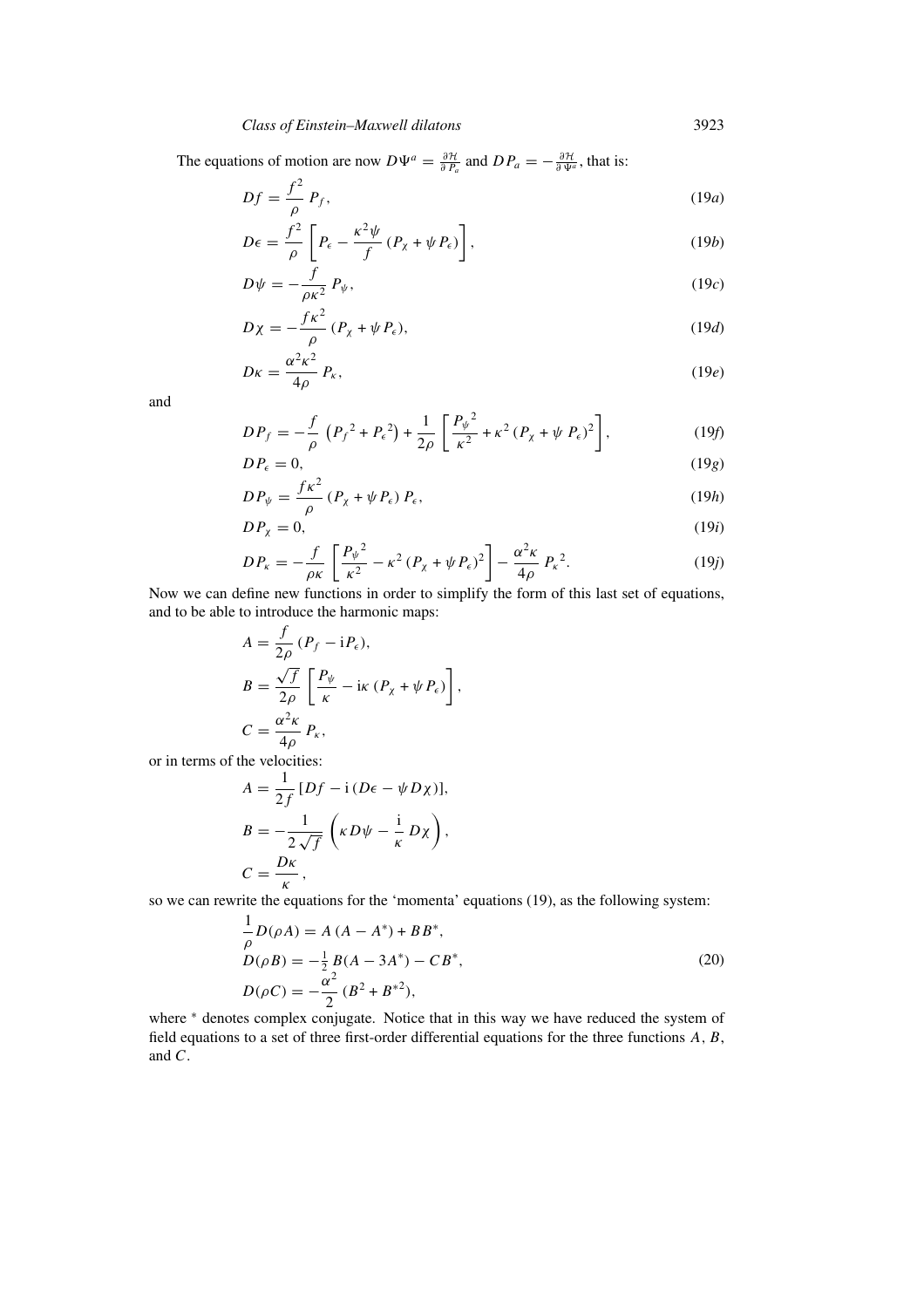## **3. The ansatz**

Now we introduce the harmonic maps ansatz. Let  $V_p$  be a p-dimensional Riemannian space, and  $\lambda^i$  be an harmonic parameter in  $V_p$ , i.e.

$$
\left(\rho \lambda_{,\zeta}^{i}\right)_{,\bar{\zeta}} + \left(\rho \lambda_{,\bar{\zeta}}^{i}\right)_{,\zeta} + 2\rho \Gamma^{i}{}_{jk} \lambda_{,\zeta}^{j} \lambda_{,\bar{\zeta}}^{k} = 0, \tag{21}
$$

where  $\Gamma^{i}_{jk}$  are the Christoffel symbols on the Riemannian space  $V_p$ . We suppose that all the potentials  $f, \epsilon, \ldots$  depend on the  $\lambda^i, f = f(\lambda^i), \epsilon = \epsilon(\lambda^i), \ldots$ , etc (for details see [9,10,12]). We recall that this work belongs to a programme aimed at obtaining exact solutions of the field equations derived from the Lagrangian (6) by means of the harmonic maps ansatz (see [9]) for the case of arbitrary  $\alpha$ . However, as we have already mentioned, some difficulties appear for arbitrary  $\alpha$  and we cannot follow the procedures carried out before. Firstly, as was shown above, arbitrary  $\alpha$  and we cannot follow the procedures carried out before. Firstly, as was shown above,<br>for  $\alpha = 0, \sqrt{3}$ , the isometry group has eight parameters, whereas for arbitrary  $\alpha (\neq 0, \sqrt{3})$ , there exist only five parameters [11]. Secondly, the isometry group of this Lagrangian is trivial except for  $\alpha = 0$  and  $\alpha = \sqrt{3}$ , in the sense that the invariant transformations of this Lagrangian for arbitrary  $\alpha$  lead only to gauge transformations. Thirdly, since for arbitrary Lagrangian for arbitrary α lead only to gauge transformations. Thirdly, since for arbitrary  $\alpha$  ( $\neq$  0,  $\sqrt{3}$ ) the potential space is not symmetric, it is not possible to obtain a nonlinear  $\sigma$ model for this system. All these problems prevent us from taking the same way as previous studies. Therefore, we propose another method for solving the differential equations. Here we will study the two-dimensional subspace of the  $V_p$ -space. We start with a two-dimensional Riemannian space  $V_2$  with constant curvature, parameterizing this Riemannian space with two harmonic parameters,  $\lambda$  and  $\tau$ , such that  $\lambda$ ,  $\tau \in \mathbb{R}$ . The line element is

$$
ds^{2} = \frac{2\left(d\lambda^{2} + d\tau^{2}\right)}{\left(1 - \sigma\left(\lambda^{2} + \tau^{2}\right)\right)^{2}} = \frac{d\xi d\xi^{*}}{\left(1 - \sigma\xi\xi^{*}\right)^{2}},
$$
\n(22)

where  $\sigma$  is a real constant proportional to the potential space curvature, and  $\xi = \lambda + i\tau$ , for the case of complex parameters. We know that this is a maximally symmetric space, so it has three Killing vectors. If the electromagnetic field vanishes then any value for  $\alpha$  is similar because there is no interaction between scalar and electromagnetic fields. Then  $\sigma$  can be set to one as for  $\alpha^2 = 0$ , 3. But if there is electromagnetic interaction then the situation is different. As we have shown, the subalgebras for the potential space with arbitrary  $\alpha$ , with three Killing vectors, are such that one of them has to be set to zero, so we conclude that if the electromagnetic field does not vanish the only case of maximally symmetric  $V_2$  that can be taken is the one with  $\sigma = 0$ . In this case, the parameters satisfy the usual Laplace equation:  $D(\rho D\lambda) = 0$ ,  $D(\rho D\tau) = 0$ . As in the harmonic maps ansatz case, let us express the functions A, B, C in terms of these parameters as follows:

$$
A = a_1(\lambda, \tau) D\lambda + a_2(\lambda, \tau) D\tau,
$$
  
\n
$$
B = b_1(\lambda, \tau) D\lambda + b_2(\lambda, \tau) D\tau,
$$
  
\n
$$
C = c_1(\lambda, \tau) D\lambda + c_2(\lambda, \tau) D\tau.
$$
\n(23)

Using the harmonic equations, i.e. the Laplace equation, for these parameters in the field equations (20), and recalling the fact that  $(D\lambda)^2$ ,  $(D\tau)^2$ , and  $D\lambda D\tau$  are independent functions, from the system of equations for  $A, B, C$ , equation (20), we obtain the following set of equations:

$$
a_{1,\lambda} - a_1 (a_1 - a_1^*) - b_1 b_1^* = 0, \tag{24a}
$$

$$
b_{2,\lambda} + \frac{b_1}{2} (a_1 - 3 a_1^*) + c_1 b_1^* = 0,
$$
 (24b)

$$
c_{1,\lambda} + \frac{\alpha^2}{2} \left( b_1^2 + b_1^{*2} \right) = 0, \tag{24c}
$$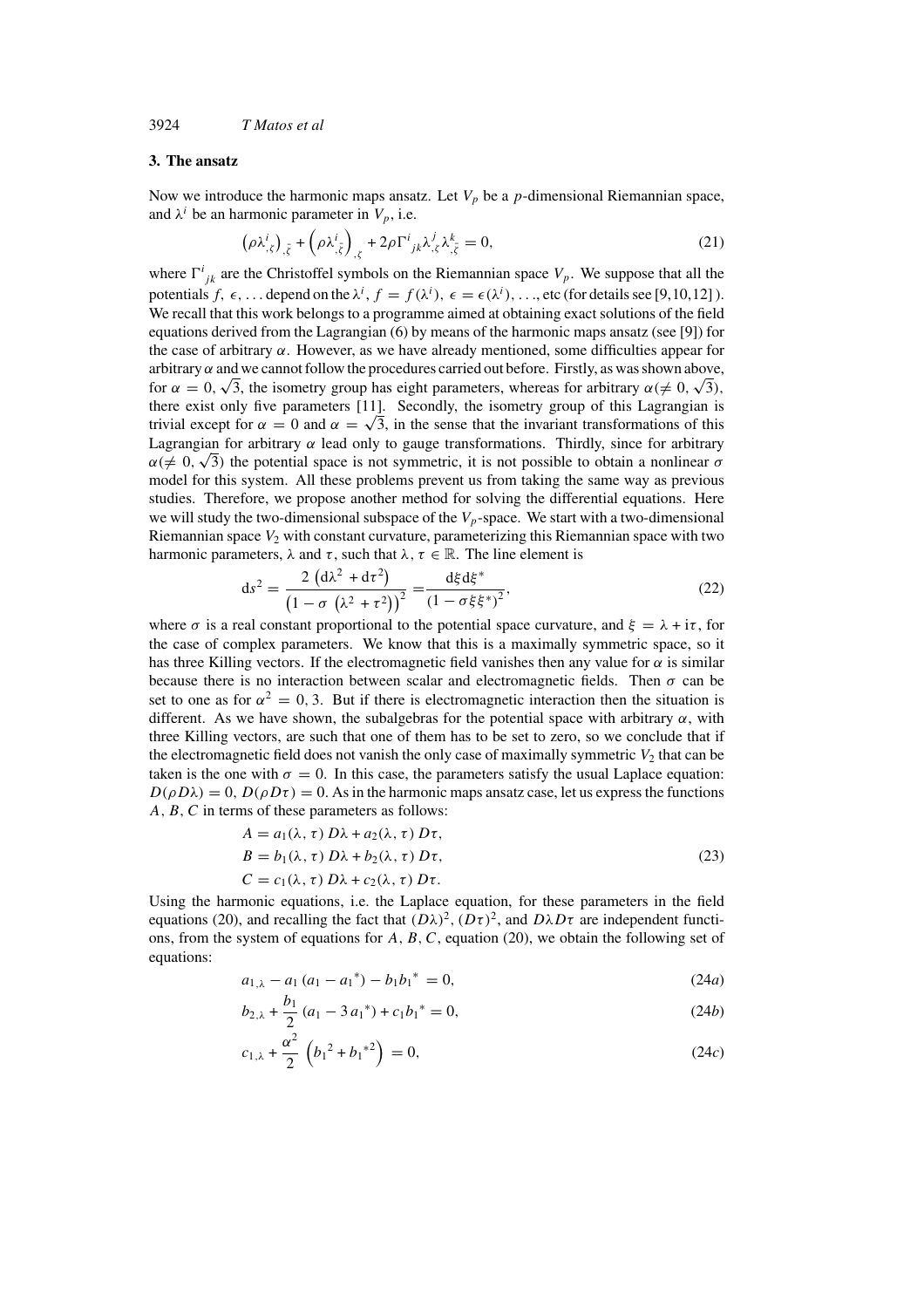$$
a_{2,\tau} - a_2 (a_2 - a_2^*) - b_2 b_2^* = 0, \tag{25a}
$$

$$
b_{2,\tau} + \frac{b_2}{2} (a_2 - 3 a_2^*) + c_2 b_2^* = 0,
$$
\n(25*b*)

$$
c_{2,\tau} + \frac{\alpha^2}{2} (b_2^2 + b_2^{*2}) = 0, \qquad (25c)
$$

$$
a_{1,\tau} + a_{2,\lambda} - 2a_1 a_2 + a_1^* a_2 + a_1 a_2^* - b_1 b_2^* - b_1^* b_2 = 0,
$$
 (26*a*)

$$
2b_{1,\tau} + 2b_{2,\lambda} + b_2(a_1 - 3a_1^*) + b_1(a_2 - 3a_2^*) + 2c_1b_2^* + 2c_2b_1^* = 0, (26b)
$$

$$
c_{1,\tau} + c_{2,\lambda} + \alpha^2 (b_1 b_2 + b_1^* b_2^*) = 0.
$$
 (26c)

Equations (24)–(26) are equivalent to the field equations (4). Taking the original potential as functions of the harmonic parameters, we can express the functions  $A$ ,  $B$ , and  $C$  from equation (23) as:

$$
A = \frac{1}{2f} [f_{,\lambda} - i(\epsilon_{,\lambda} - \psi \chi_{\lambda})] D\lambda + \frac{1}{2f} [f_{,\tau} - i(\epsilon_{,\tau} - \psi \chi_{,\tau})] D\tau,
$$
  
\n
$$
B = -\frac{1}{2\sqrt{f}} \left(\kappa \psi_{,\lambda} - \frac{i}{\kappa} \chi_{,\lambda}\right) D\lambda - \frac{1}{2\sqrt{f}} \left(\kappa \psi_{,\tau} - \frac{i}{\kappa} \chi_{,\tau}\right) D\tau,
$$
(27)  
\n
$$
C = \frac{\kappa_{,\lambda}}{\kappa} D\lambda + \frac{\kappa_{,\tau}}{\kappa} D\tau,
$$

from which, and from equation (23), we can make the following identification:

$$
a_1 = \frac{1}{2f} [f_{,\lambda} - i(\epsilon_{,\lambda} - \psi \chi_{,\lambda})]; \qquad a_2 = \frac{1}{2f} [f_{,\tau} - i(\epsilon_{,\tau} - \psi \chi_{,\tau})],
$$
  
\n
$$
b_1 = -\frac{1}{2\sqrt{f}} \left( \kappa \psi_{,\lambda} - \frac{i}{\kappa} \chi_{,\lambda} \right); \qquad b_2 = -\frac{1}{2\sqrt{f}} \left( \kappa \psi_{,\tau} - \frac{i}{\kappa} \chi_{,\tau} \right),
$$
  
\n
$$
c_1 = \frac{\kappa_{,\lambda}}{\kappa}; \qquad c_2 = \frac{\kappa_{,\tau}}{\kappa}.
$$
\n(28)

## **4. Classes of solutions**

Now we proceed to present some solutions to the Einstein–Maxwell–dilaton system in terms of the harmonic functions  $\lambda$ ,  $\tau$ . Taking  $a_1, b_1, c_1$  as functions of  $\lambda$  only, and  $a_2, b_2, c_2$  as functions of  $\tau$  only, we obtain two sets of equations, one in terms of  $\lambda$ , the other in terms of  $\tau$ , with the equations (26) being only constraint equations. We will see three such cases:

### *4.1. First class*

Letting all the functions be complex, we obtain that  $a_2 = b_2 = c_2 = 0$ , and

$$
a_1 = -\frac{1 + i\sqrt{\gamma^2 - \frac{1}{4}}}{2(\lambda + \beta_0)},
$$
  
\n
$$
b_1 = -\frac{\sqrt{\gamma} \left(\sqrt{\gamma - \frac{1}{2} + i\sqrt{\gamma + \frac{1}{2}}}\right)}{\alpha (\lambda + \beta_0)},
$$
  
\n
$$
c_1 = -\frac{\gamma}{\lambda + \beta_0},
$$
\n(29)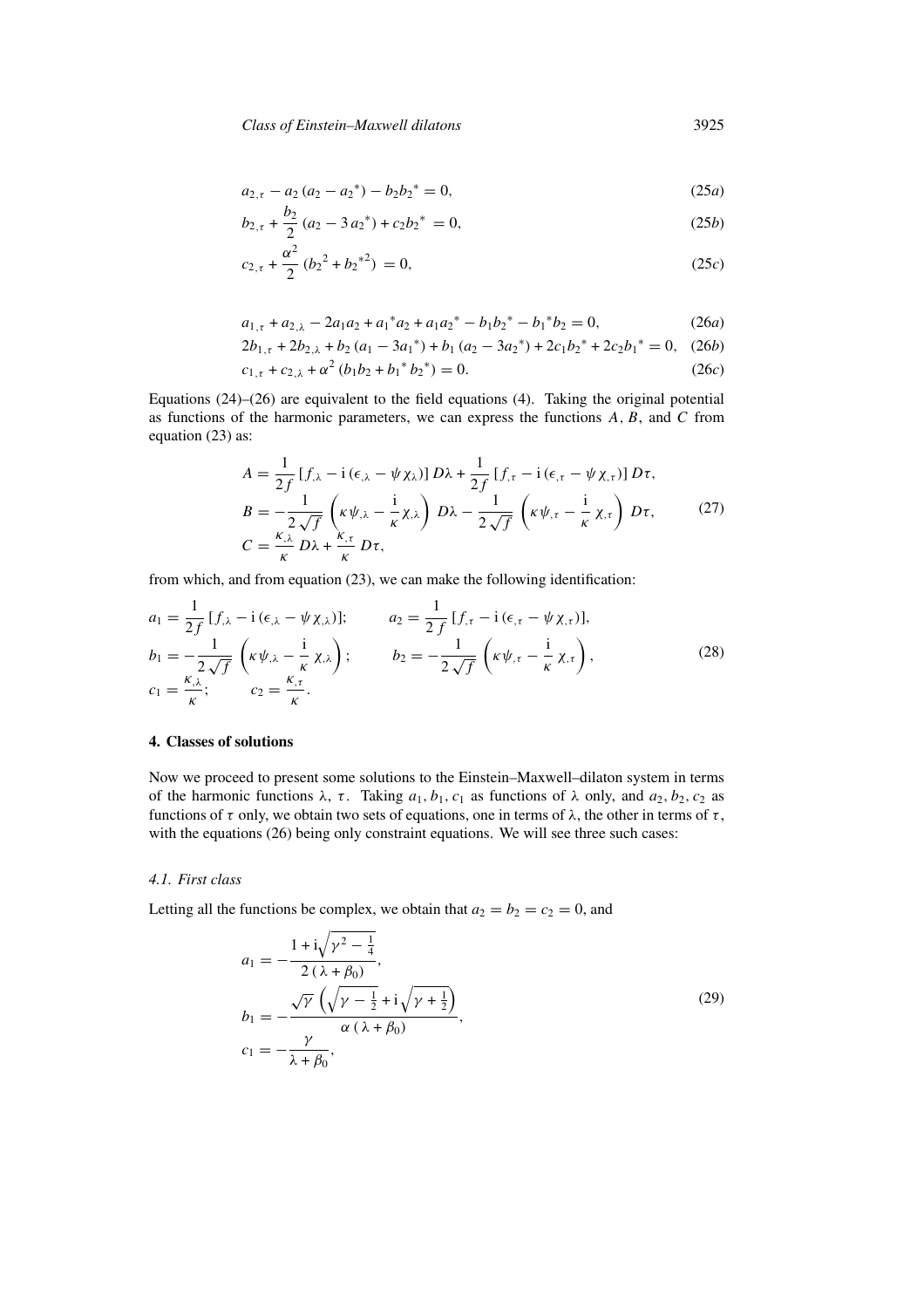where  $\beta_0$  is an arbitrary constant and  $\gamma = \frac{\alpha}{2} \sqrt{\frac{3}{4-\alpha^2}}$ . This solution is valid for  $1 < \alpha < 2$ . Using equations (28), we find that the potentials are given by:

$$
f = \frac{f_0}{\lambda + \beta_0},
$$
  
\n
$$
\epsilon = \frac{\epsilon_0}{\lambda + \beta_0} + \epsilon_{10} (\lambda + \beta_0)^{-(\gamma + \frac{1}{2})},
$$
  
\n
$$
\chi = \frac{2\kappa_0}{\alpha} \sqrt{\frac{f_0 \gamma}{\gamma + \frac{1}{2}}} \left[ (\lambda + \beta_0)^{-(\gamma + \frac{1}{2})} - \beta_0^{-(\gamma + \frac{1}{2})} \right],
$$
  
\n
$$
\psi = \frac{2}{\kappa_0 \alpha} \sqrt{\frac{f_0 \gamma}{\gamma - \frac{1}{2}}} \left[ (\lambda + \beta_0)^{\gamma - \frac{1}{2}} - \beta_0^{\gamma - \frac{1}{2}} \right],
$$
  
\n
$$
\kappa = \kappa_0 (\lambda + \beta_0)^{-\gamma},
$$
  
\n(30)

where  $\epsilon_0 = f_0 \sqrt{\frac{\gamma + \frac{1}{2}}{\gamma - \frac{1}{2}}}$  $\left(\frac{4-\alpha^2}{\alpha^2}\gamma+\frac{1}{2}\right)$ , and  $\epsilon_0 = -\frac{4f_0\gamma\beta_0^{\gamma-\frac{1}{2}}}{\alpha^2\sqrt{\gamma^2-1}}$  $rac{4 f_0 \gamma \beta_0}{\alpha^2 \sqrt{\gamma^2 - \frac{1}{4}}}$ . From these potentials, using equations (10, 11), we find that

$$
\omega_{,\rho} = -\frac{\sqrt{\gamma^2 - \frac{1}{4}}}{f_0} \rho \lambda_{,z}, \qquad \omega_{,z} = \frac{\sqrt{\gamma^2 - \frac{1}{4}}}{f_0} \rho \lambda_{,\rho},
$$
  
\n
$$
A_{3,\rho} = -\frac{\sqrt{\gamma f_0}}{\kappa_0 \alpha} (\lambda + \beta_0)^{\gamma - \frac{3}{2}} \left( \omega \sqrt{\gamma - \frac{1}{2}} \lambda_{,\rho} - \frac{\rho}{f_0} \sqrt{\gamma + \frac{1}{2}} (\lambda + \beta_0) \lambda_{,z} \right),
$$
  
\n
$$
A_{3,z} = -\frac{\sqrt{\gamma f_0}}{\kappa_0 \alpha} (\lambda + \beta_0)^{\gamma - \frac{3}{2}} \left( \omega \sqrt{\gamma - \frac{1}{2}} \lambda_{,z} + \frac{\rho}{f_0} \sqrt{\gamma + \frac{1}{2}} (\lambda + \beta_0) \lambda_{,\rho} \right).
$$
\n(31)

Finally, from equation (17), we find that the last metric coefficient,  $k$ , in this case is constant,  $k = k_0$ , and we take  $k_0 = 0$ . This solution represents a rotating object with scalar and electromagnetic fields which depend on the form of  $\lambda$ . In this way, we have obtained a family of solutions for the Einstein–Maxwell–dilaton theory in which all the fields are nontrivially involved. Let us give an example. Writing the metric (2) in spherical-like coordinates  $\rho = r \sin \theta$ ,  $z = r \cos \theta$ , we can choose  $\lambda = M/r$ , which gives us the line element of the spacetime as  $(f_0 = \beta_0 = \frac{1}{2})$ :

$$
ds^{2} = -\frac{1}{1 + \frac{2M}{r}} \left( dt - 2\sqrt{\gamma^{2} - \frac{1}{4}} M \cos \theta d\phi \right)^{2} + \left( 1 + \frac{2M}{r} \right) \left( dr^{2} + r^{2} d\theta^{2} + r^{2} \sin \theta^{2} d\phi^{2} \right),
$$
\n(32)

the scalar field is

$$
\varphi = \ln \left( \beta_0 + \frac{M}{r} \right)^{\frac{\gamma}{\alpha}} - \varphi_0,\tag{33}
$$

where  $\varphi_0 = \ln \kappa_0^{\alpha}$ , and the electric and magnetic potentials are

$$
A_0 = \sqrt{\frac{\gamma}{\gamma - \frac{1}{2}}} \frac{\left[ \left( 1 + \frac{2M}{r} \right)^{\gamma - \frac{1}{2}} - 1 \right]}{2^{\gamma} \kappa_0 \alpha},\tag{34}
$$

$$
A_3 = \sqrt{\gamma \left(\gamma + \frac{1}{2}\right)} \frac{M}{2^{\gamma - 1} \kappa_0 \alpha} \left[ \left(\beta_0 + \frac{2M}{r}\right)^{\gamma - \frac{1}{2}} - 1 \right] \cos \theta. \tag{35}
$$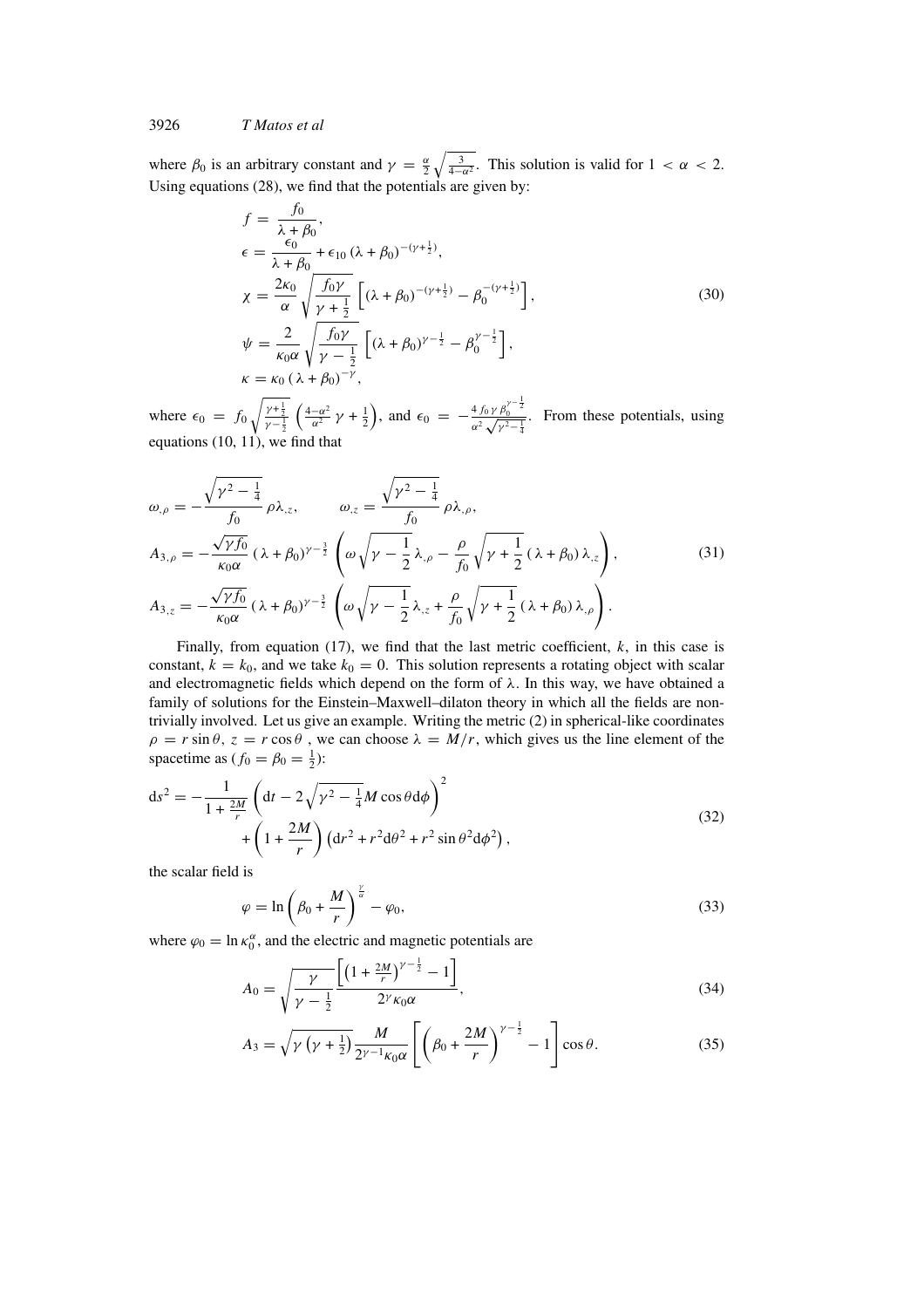Metric  $(32)$  contains a mass-like parameter, M, and is not asymptotically flat, except for  $\gamma^2 = \frac{1}{4}$ . This spacetime represents a multipole electromagnetic field coupled to a multiple gravitational one. The electric charge is  $q = \sqrt{\gamma (\gamma - \frac{1}{2})} M/(2^{\gamma - 1} \kappa_0 \alpha)$ , and the magnetic monopole charge  $Q = \sqrt{\gamma (\gamma - \frac{1}{2})} M (\beta_0^{\gamma - \frac{1}{2}} - 1)/ (2^{\gamma - 1} \kappa_0 \alpha)$ . Notice, however, that the scalar field is tied to the gravitational and electromagnetic charges, in the sense that when  $M = 0$  or  $\gamma = 0$ , the scalar field becomes trivial. In order to overcome this problem, we think that more potentials have to be included. Also, this solution has no horizons, and is singular for  $r = 0$ . Thus, we consider that this solution is a good one for describing the spacetime with gravitational, electromagnetic and dilatonic fields in a region between  $r > 0$  and  $r = r_0$  where it has to be matched to an exterior solution. A detailed analysis of the physical properties of this particular exact solution, as well as other solutions belonging to the family of solutions presented in this section, is under way and will be published soon.

#### *4.2. Second class*

We take the case where the ansatz is such that  $a_1, a_2, b_1, b_2, c_1, c_2 \in \mathbb{R}$ , and that  $a_1, b_1, c_1$ depend only on  $\lambda$ , and  $a_2, b_2, c_2$  depend only on  $\tau$ . With these conditions the system of equations, equations (24), implies that  $b_1 b_2 = 0$ . Taking  $b_1 = 0$ , in turn implies that  $a_1 = c_1$  = const, and the final set of equations reduces to the following:

$$
a_{2,\tau} - b_2^2 = 0, \qquad b_{2,\tau} - b_2 (a_2 - c_2) = 0, \qquad c_{2,\tau} + \alpha^2 b_2^2 = 0.
$$

Solving for  $a_2$ , we get a Riccati type equation:

$$
a_{2,\tau\tau} - (1 + \alpha^2) (a_2^2)_{,\tau} + 2 k_0 a_{2,\tau} = 0,
$$
\n(36)

with  $k_0$  an integration constant. We obtain two sets of solutions for  $a_2$ :

$$
a_2 = \frac{k_1 e^{q_1 \tau} - k_2 e^{(q_1 + 2(1 + \alpha^2)) \tau}}{k_1 e^{q_1 \tau} + k_2 e^{(q_1 + 2(1 + \alpha^2)) \tau}} + \frac{k_0}{(1 + \alpha^2)},
$$
\n(37)

and

$$
a_2 = \frac{1}{(1+\alpha^2)} \left( -\frac{k_3}{k_3 \tau + k_4} + k_0 \right),\tag{38}
$$

which imply

$$
b_2 = \frac{2\sqrt{-k_1k_2(1+\alpha^2)}e^{2(q_1+1+\alpha^2)\tau}}{k_1e^{q_1\tau} + k_2e^{(q_1+2(1+\alpha^2))\tau}},
$$
  
\n
$$
c_2 = \frac{k_0}{(1+\alpha^2)} - \alpha^2 \frac{k_1e^{q_1\tau} - k_2e^{(q_1+2(1+\alpha^2))\tau}}{k_1e^{q_1\tau} + k_2e^{(q_1+2(1+\alpha^2))\tau}},
$$
\n(39)

and

$$
b_2 = \frac{k_3}{(1 + \alpha^2)^{\frac{1}{2}} (k_3 \tau + k_4)},
$$
  
\n
$$
c_2 = \frac{1}{(1 + \alpha^2)} \left( k_0 + \frac{\alpha^2 k_3}{k_3 \tau + k_4} \right),
$$
\n(40)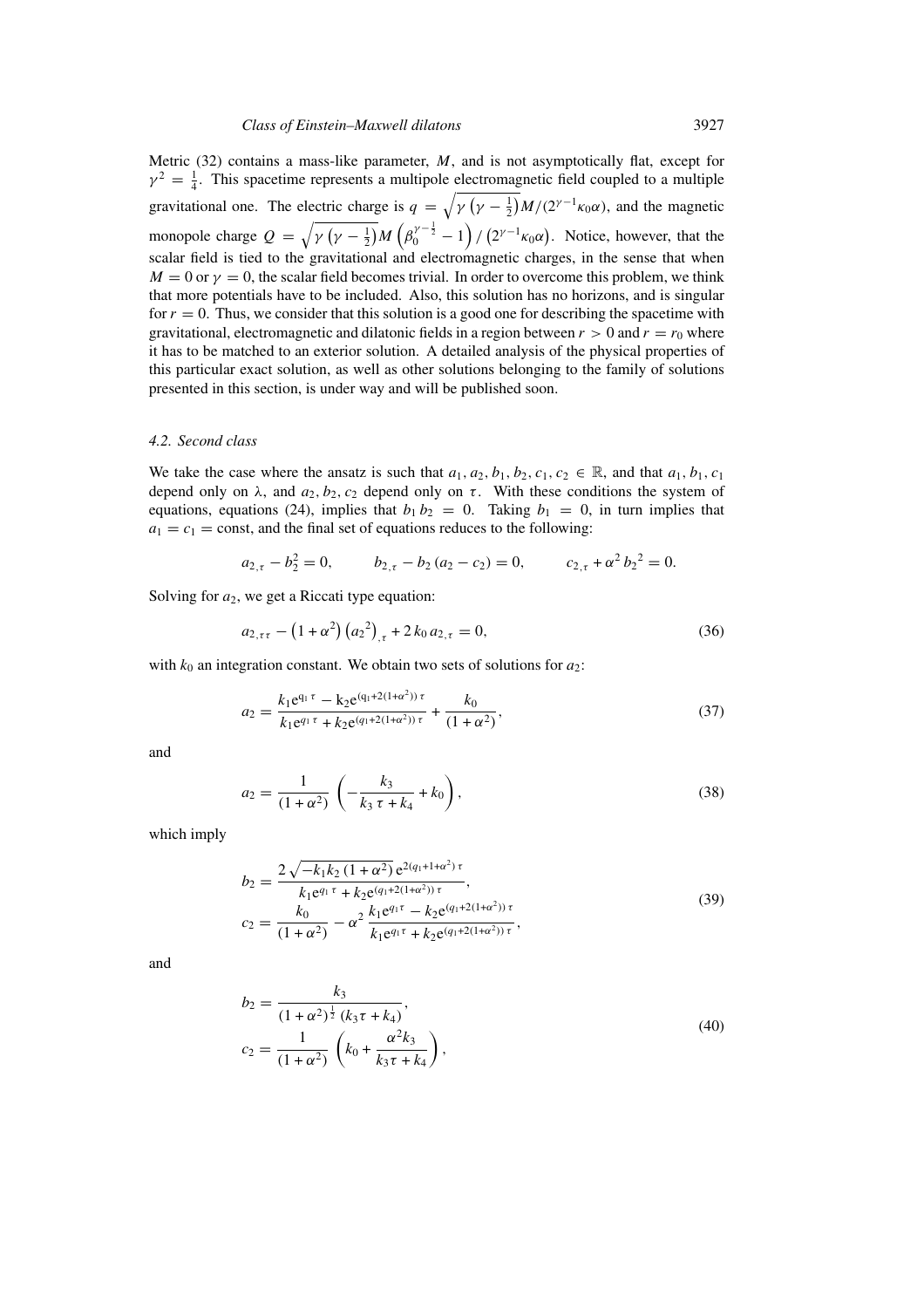where  $k_i$ ,  $q_i$  are constants. Performing the integration in equations (28), the following expressions for the potentials are obtained:

$$
f = f_0 \frac{e^{\lambda_0 \lambda + \tau_0 \tau}}{(m_1 \Sigma_1 + m_2 \Sigma_2)^\gamma},
$$
  
\n
$$
\kappa^2 = \kappa_0^2 (m_1 \Sigma_1 + m_2 \Sigma_2)^\beta e^{\lambda_0 \lambda + (\tau_0 - t_1 - t_2) \tau},
$$
  
\n
$$
\psi = \frac{m_3 \Sigma_1 + m_4 \Sigma_2}{(m_1 \Sigma_1 + m_2 \Sigma_2)},
$$
  
\n
$$
\chi = 0,
$$
  
\n
$$
\epsilon = 0,
$$
 (41)

and

$$
f = \frac{f_0 e^{\gamma k_1 \tau + \lambda_0 \lambda}}{(k_3 \tau + k_4)^\gamma},
$$
  
\n
$$
\kappa^2 = \kappa_0^2 (k_3 \tau + k_4)^\beta e^{\gamma k_1 \tau + \lambda_0 \lambda}
$$
  
\n
$$
\psi = -2 f_0^{1/2} \kappa_0 (1 + \alpha^2)^{1/2} (k_3 \tau + k_4),
$$
  
\n
$$
\chi = 0,
$$
  
\n
$$
\epsilon = 0,
$$
  
\n(42)

where  $\gamma = \frac{2}{1+\alpha^2}$ ,  $\beta = \alpha^2 \gamma$ ,  $f_0$ ,  $\kappa_0$ ,  $t_i$ ,  $\lambda_0$ ,  $\tau_0$ ,  $m_i$  are constants. For the first set of solutions  $\Sigma_i = e^{t_i \tau}$  and the constants are related by

$$
4m_1m_2f_0 + \kappa_0^2 \left(1 + \alpha^2\right) \left(m_1m_4 - m_2m_3\right)^2 = 0. \tag{43}
$$

And for the second set of solutions  $t_1 = -t_2$ ,  $\Sigma_1 = \tau$ ,  $\Sigma_2 = 1$ , and the constants satisfy the relationship

$$
4m_1^2 f_0 - \kappa_0^2 (1 + \alpha^2) (m_1 m_4 - m_2 m_3)^2 = 0.
$$
 (44)

In this way, with the ansatz chosen, we obtained families of solutions for the Einstein–Maxwell– dilaton theory without magnetic field and without rotation. The generic solutions are in terms of two arbitrary harmonic functions and a large number of constants. The respective magnetic solutions can be obtained using the invariant trasformations.

$$
\phi \to -\phi, \qquad F_{\mu\nu} = 1/2 e^{-2\alpha\phi} \epsilon_{\mu\nu\alpha\beta} F^{\alpha\beta} \tag{45}
$$

Thus, we can generate particular solutions with very different physical properties. These sets of solutions were presented as a rapid communication in [7], which included several interesting known solutions, such as the static dilatonic version of the Kastor–Traschen solution [18], and several generalizations of it; the spherically symmetric dilatonic black hole [19]; and solutions with arbitrary magnetic field coupled to the dilaton [20].

In order to present explicitly some families of solutions, let us now rewrite solutions (30) in a more convenient form. If we perform the following transformation,  $f \to f/f_0$ ,  $\kappa^2 \to \kappa^2/\kappa_0^2$ ,  $\lambda \to \lambda_0 \lambda + \tau \tau_0$ ,  $\tau_0 \to -t_1 - t_2$ , and  $g = m_1 e^{t_1 \tau} + m_2 e^{t_2 \tau}$  in (41), then solution (41) transforms into

$$
f = \frac{e^{\lambda}}{g^{\gamma}},
$$
  
\n
$$
\kappa^{2} = \frac{e^{-\lambda + \tau_{0}\tau}}{g^{\beta}},
$$
  
\n
$$
\psi = \frac{(m_{3}\Sigma_{1} + m_{4}\Sigma_{2})}{g},
$$
  
\n
$$
\chi = 0,
$$
  
\n
$$
\epsilon = 0,
$$
  
\n(46)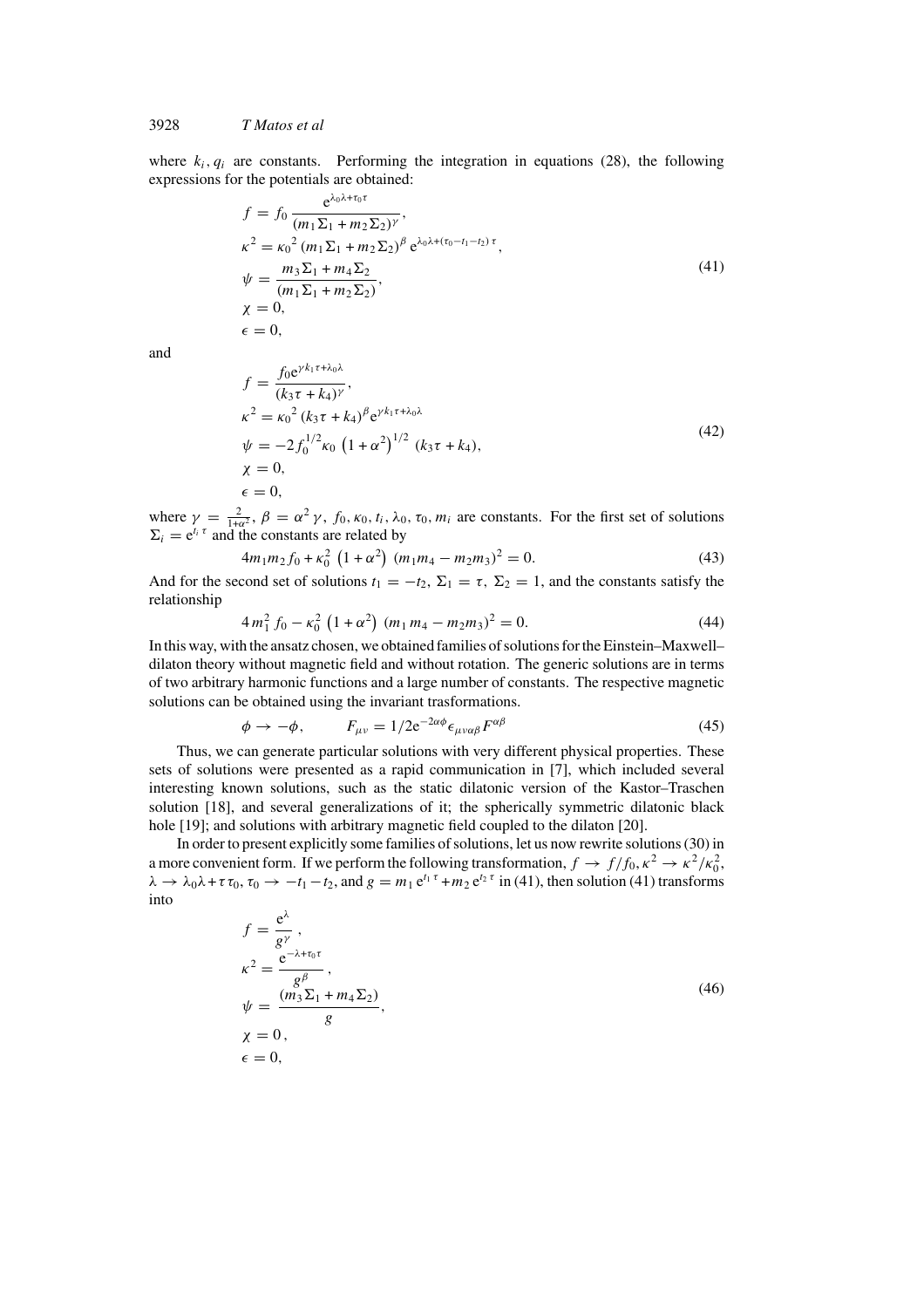or, analogously for solution (42), we perform the transformation  $f \to f/f_0$ ,  $\kappa^2 \to \kappa^2/\kappa_0^2$ ,  $\lambda \to \lambda_0 \lambda + \gamma k_1 \tau$ ,  $\psi \to -\psi \kappa_0 \left(1 + \alpha^2\right)^{1/2} / f_0^{1/2}$ , and  $g = k_3 \tau + k_4$ ; then solution (42) now reads

$$
f = \frac{e^{\lambda}}{g^{\gamma}}, \qquad \kappa^2 = e^{\lambda} g^{\beta},
$$
  
\n
$$
\psi = \frac{1}{g}, \qquad \chi = 0, \qquad \epsilon = 0.
$$
\n(47)

In these two cases the differential equation for the metric function  $k$  in (17) can be separated into a gravitational, a scalar and an electromagnetic part. In order to do so, we substitute (46) and (47) into (17) to obtain the differential equation for  $k$ , thus arriving at

$$
k_{,\zeta} = \frac{\rho}{2} \left[ (\lambda_{,\zeta})^2 + \frac{1}{\alpha^2} \left( (\lambda_{,\zeta} - \tau_0 \tau_{,\zeta})^2 - 2q_1 q_2 \beta(\tau_{,\zeta})^2 \right) \right],\tag{48}
$$

where  $\zeta = \rho + i z$ . Let us now perform the following separation

$$
k = k_g + k_e + k_s,\tag{49}
$$

where we have defined the gravitational part of  $k$  as

$$
k_{g,\zeta} = \frac{\rho}{2} (\lambda_{,\zeta})^2, \tag{50}
$$

the scalar part as

$$
k_{s,\zeta} = \frac{\rho}{2\alpha^2} (\lambda_{,\zeta} - \tau_0 \tau_{,\zeta})^2
$$
\n(51)

and the electromagnetic part as

$$
k_{e,\zeta} = \frac{\rho}{\alpha^2} q_1 q_2 \beta(\tau_{,\zeta})^2,\tag{52}
$$

where now the constants  $a_1, \ldots, a_1, a_2$ , and  $\kappa_0$ , satisfy the relationship

$$
4a_1^2 - \kappa_0^2 \left(1 + \alpha^2\right) \left(a_1 a_4 - a_2 a_3\right)^2 = 0. \tag{53}
$$

It is important to note that the electrostatic potential  $\psi$  is completely determined by the harmonic function  $\tau$ . This means that the electrostatic (magnetostatic) potential is determined only by  $\tau$ , so we can obtain solutions with arbitrary electromagnetic fields writing the corresponding solution of the Laplace equation for  $\tau$ . The corresponding magnetic solution can be obtained using the invariant transformations (45). The most important well-known solutions can be derived from this method. Some examples are given in [21]. New solutions have been derived in [22–24].

On the other hand, a star is basically a gravitational monopole together with a magnetic dipole field. Using the invariant transformations (45), we can construct a class of solution with these characteristics. For the gravitational potential we now choose a gravitational monopole, in order to reproduce the most important gravitational features of the star and of the Schwarzschild solution. In order to do so we write the line element (2) in Boyer–Lindquist coordinates solution. In order to do so we write the line element (2) in Boyer-Lindquist coordinates  $\rho = \sqrt{r^2 - 2mr} \sin \theta$ ,  $z = (r - m) \cos \theta$  and take  $\lambda = \ln(1 - \frac{2m}{r})$ , the differential equation for  $k_g$  can be integrated and the spacetime metric reads

$$
ds^{2} = e^{2(k_{s}+k_{e})}g^{\gamma}\frac{dr^{2}}{1-2m/r} + g^{\gamma}r^{2}\left(e^{2(k_{s}+k_{e})}d\theta^{2} + \sin^{2}\theta d\varphi^{2}\right) - \frac{(1-2m/r)}{g^{\gamma}}dt^{2}.
$$
 (54)

The scalar and the electromagnetic fields for this solution read

$$
\kappa^2 = e^{-2\alpha\phi} = \frac{e^{-2\alpha\phi_0}}{(1 - 2m/r)g^{\beta}}
$$
  
\n
$$
A_{3,\rho} = -Q\rho\tau_{,z}, \quad A_{3,z} = Q\rho\tau_{,\rho}.
$$
\n(55)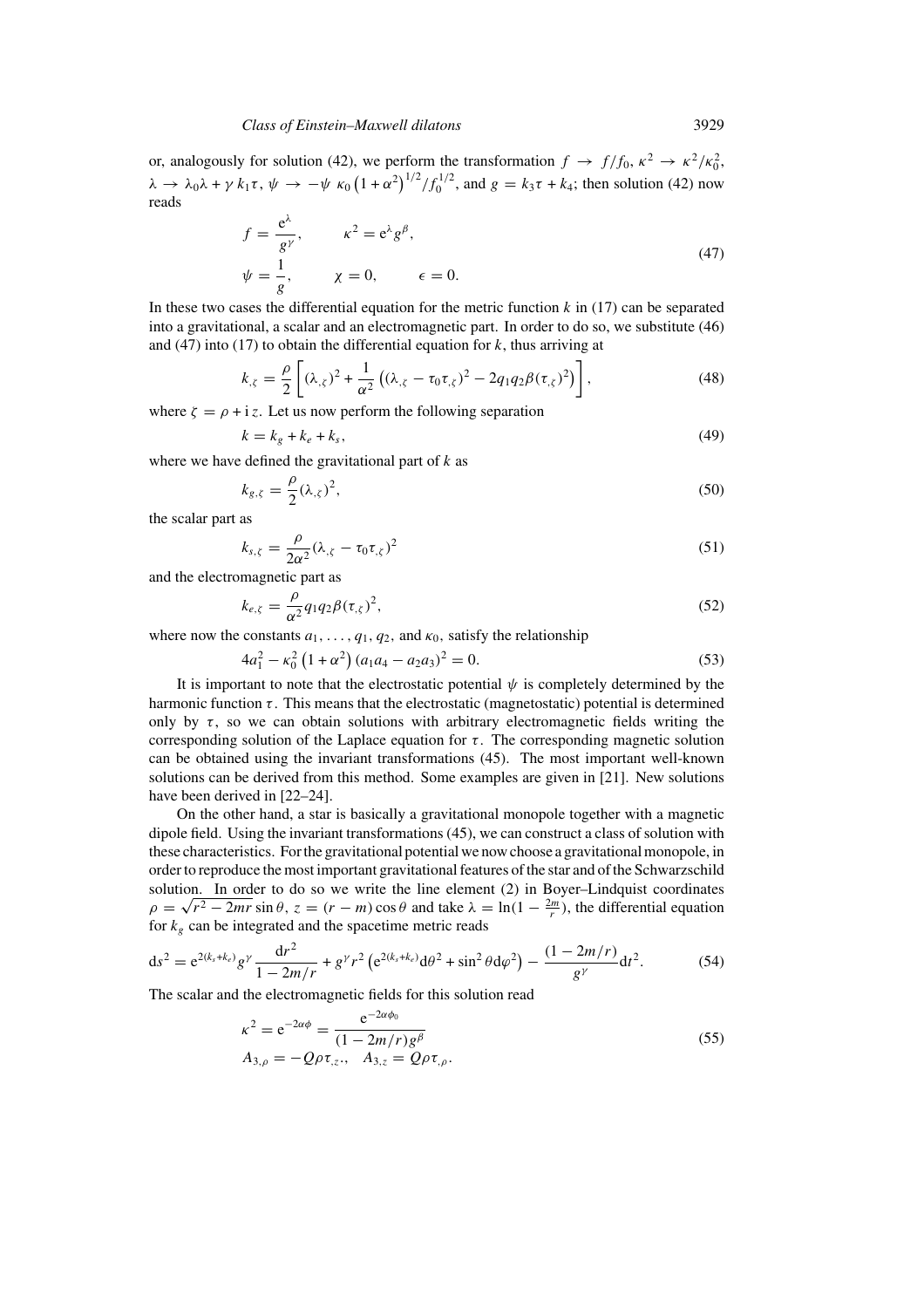Metric (54), (55) is a static asymptotically flat metric with mass parameter  $m$ , and magnetostatic charge Q. The scalar parameter depends on the form of  $\tau$ . Observe that the electromagnetic field is always integrable because  $\tau$  fulfills the Laplace equation  $D(\rho D\tau) = (\rho \tau_z)_z + (\rho \tau_z)_0 = 0$ . So we can construct solutions representing magnetic monopoles, dipoles, etc. With this form of the metric we can interpret g and  $e^{2k_e}$  as the contribution of the electromagnetic field and  $e^{2k_s}$ as the contribution of the scalar field to the metric. Asymptotically, the scalar field behaves like  $e^{-2\alpha\phi_0}/g^{\beta}(1+2m/r+\ldots)$ , where  $g \sim 1+O(1/r^n)$ . This means that the scalar field deviates from a constant in orders of  $2m/r$ . For a star like the Sun  $2m/r \sim 10^{-6}$ , for a white dwarf  $2m/r \sim 10^{-4}$  and only for a compact star like a neutron star  $2m/r \sim 10^{-1}$ , i.e., this metric represents the spacetime of an object very similar to a magnetized Schwarzschild one. Only for a very compact object are both metrics different. This fact is in agreement with the concept of spontaneous scalarization: if scalar fields exist, compact stars will prefer to possess one in order to save energy, but even when a star possesses one, it will be very difficult to detect it (see [8]). We can carry out the following classification of solution (54), (55).

(a) Suppose that  $\tau = 0$ , this implies that  $g = 1$  and  $A_3 = 0$ , so that the metric (54) is

$$
ds^{2} = e^{2k_{s}} \frac{dr^{2}}{1 - 2m/r} + r^{2} (e^{2k_{s}} d\theta^{2} + \sin^{2} \theta d\varphi^{2}) - (1 - 2m/r) dt^{2}.
$$
 (56)

This metric is almost spherically symmetric and represents a gravitational body (gravitational monopole) with a scalar field. The scalar field deforms the spherical symmetry in the factor  $e^{2k_s} d\theta^2$ . If  $k_s = 0$  we recover the spherical symmetry. This metric has been used as a model for a star [5], finding that the physical differences between (56) and the Schwarzschild solution are too small to be measured, even for a compact star like a pulsar. This implies that a star like the Sun could possess a scalar field and we will not be able to measure it.

(b) We now take  $\tau \neq 0$ ,  $g = 1$ , but with arbitrary magnetic field  $A_3$ . The metric (54) then reads

$$
ds^{2} = e^{2(k_{s}+k_{e})} \frac{dr^{2}}{1-2m/r} + r^{2} \left( e^{2(k_{s}+k_{e})} d\theta^{2} + \sin^{2} \theta d\varphi^{2} \right) - (1-2m/r) dt^{2}.
$$
 (57)

In this case the scalar and the magnetostatic potentials are the ones that deform the spherical symmetry of the metric. Furthermore, if we make  $k_s + k_e = 0$  and  $\tau = \lambda$ ,  $(p+q-1)^2 - 2pq\beta = 0$ , we recover the spherical symmetry and the metric transforms into the Schwarzschild line element. This metric represents a gravitational body with an arbitrary magnetostatic field coupled to a scalar field. The scalar and mass parameters here are proportional.

(c) If we choose  $\tau = \lambda$ , metric (54) is spherically symmetric, the constants fulfil the constraint  $(p+q-1)^2 - pq\beta = 0$ , and the metric (54) reads

$$
ds^{2} = g^{\gamma} \frac{dr^{2}}{1 - 2m/r} + g^{\gamma} r^{2} \left( d\theta^{2} + \sin^{2} \theta d\varphi^{2} \right) - \frac{(1 - 2m/r)}{g^{\gamma}} dt^{2}.
$$
 (58)

In here is contained the Gibbons–Maeda black hole [19] by choosing  $\tau$  to be the harmonic function corresponding to a monopole. The generalized version of solution [19] for any electromagnetic multipole field is given by this metric.

(d) Finally, we choose  $\tau = \lambda$  and  $p + q = 1$ , which implies  $k_s = 0$ . The metric (54) is now given by

$$
ds^{2} = e^{2k_{e}}g^{\gamma} \frac{dr^{2}}{1 - 2m/r} + g^{\gamma}r^{2} \left(e^{2k_{e}}d\theta^{2} + \sin^{2}\theta d\varphi^{2}\right) - \frac{(1 - 2m/r)}{g^{\gamma}}dt^{2}.
$$
 (59)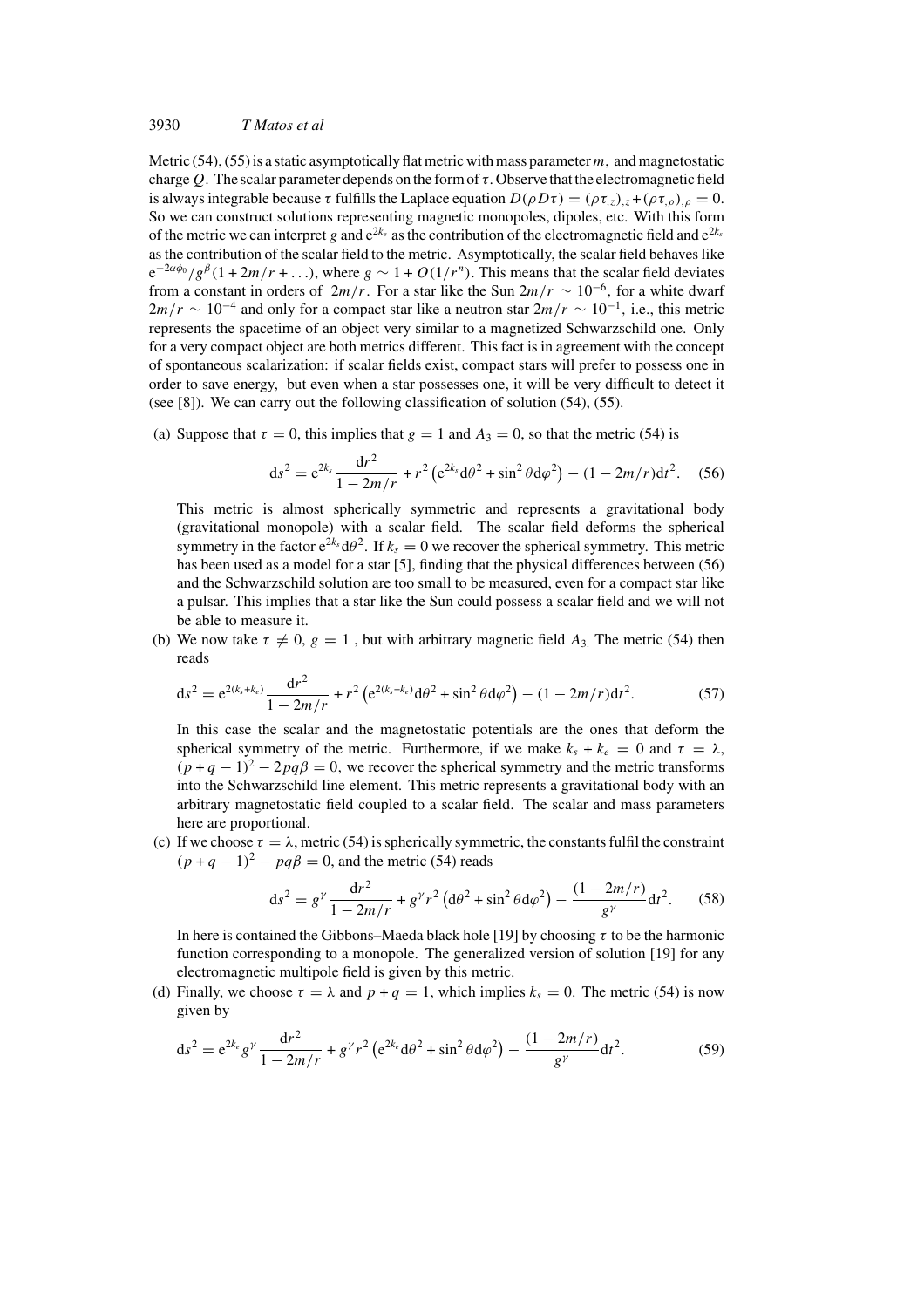This metric is again almost spherically symmetric, but now it is deformed by the electromagnetic field, the factor  $e^{2k_e} d\theta^2$  is the deformation of the spherical symmetry due to the electromagnetic field.

#### *4.3. Third class*

Now let us study the case when the electromagnetic field vanishes. Here it is convenient to take the harmonic parameter complex. Choosing the simple ansatz  $a_2 = b_1 = b_2 = c_1 = c_2 = 0$ ,  $\sigma = 1$ , using equation (22) with the complex parameter  $\xi$ , and repeating the procedure, we find that the system of equations (24–26) takes the form

$$
a_{1,\xi} - a_1^2 - \frac{2\xi^* a_1}{1 - \xi \xi^*} = 0,
$$
  

$$
a_{1,\xi^*} + a_1 a_1^* = 0,
$$

with solution

$$
a_1 = \frac{1 + \xi^*}{(1 + \xi)(\xi\xi^* - 1)}.\tag{60}
$$

Performing the integration to obtain the potential functions, one finally gets

$$
f = \frac{\xi \xi^* - 1}{(1 + \xi)(1 + \xi^*)},
$$
  
\n
$$
\epsilon = i \frac{\xi - \xi^*}{(1 + \xi)(1 + \xi^*)},
$$
\n(61)

which we identify with the Ernst solution; that is, we have obtained the Tomimatsu–Sato family of solutions, including of course Kerr as a particular case [12].

## *4.4. Fourth class*

Finally, we obtain some stationary solutions using this method. The most simple ansatz to solve equations (24–26) is supposing that all the functions  $a_1, a_2, \ldots$  etc are constants; the differential equations then become algebraic equations which can be easily solved. For this case we take the ansatz

$$
a_1 = ip, \t a_2 = 0,b_1 = p(1 - i), \t b_2 = 0,d_1 = -2p, \t c_2 = 0,
$$
\t(62)

where  $p$  is an arbitrary constant. Integrating the potentials for this case we obtain

$$
f = 1,
$$
  
\n
$$
\kappa^2 = {\kappa_0}^2 e^{-4p\lambda},
$$
  
\n
$$
\psi = -\frac{e^{2p\lambda}}{\kappa_0} + \psi_0,
$$
  
\n
$$
\chi = \kappa_0 e^{-2p\lambda} + \chi_0,
$$
  
\n
$$
\epsilon = \kappa_0 \psi_0 e^{-2p\lambda}.
$$
\n(63)

Substituting in the metric (2) and in the equation for the function  $k$ , (17), the metric can be integrated to obtain

$$
ds^{2} = - (dt - \omega d\varphi)^{2} + [e^{2k} (d\rho^{2} + dz^{2}) + \rho^{2} d\varphi^{2}],
$$
\n(64)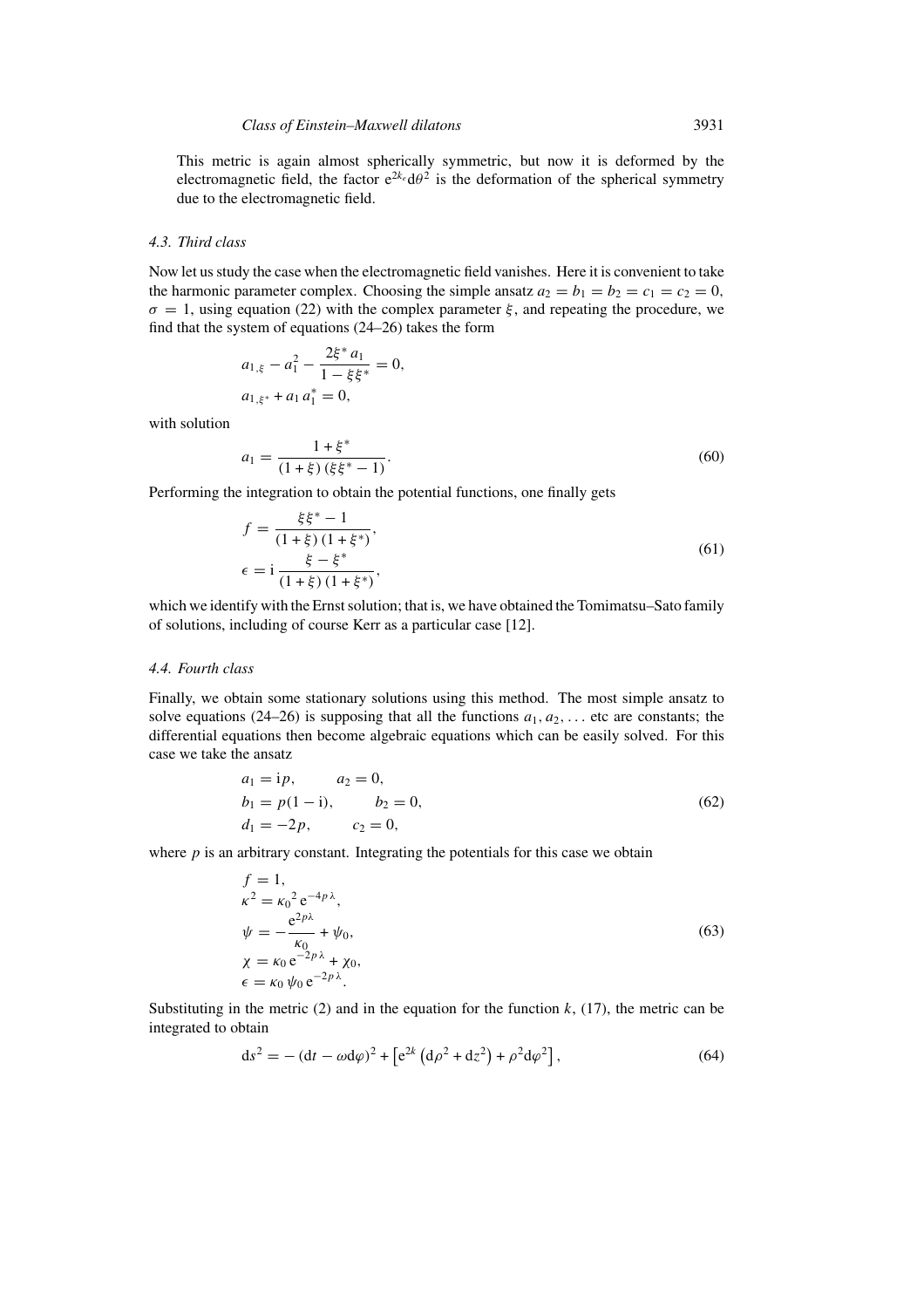where  $\omega$  and the function k can be integrated from the differential equations:

$$
\omega_{,\rho} = -2p\rho\lambda_{,z} \qquad \omega_{,z} = 2p\rho\lambda_{,\rho}
$$
  
\n
$$
k_{,\zeta} = \frac{p^2(3\alpha^2 + 4)}{\alpha^2} \rho(\lambda_{,\zeta})^2.
$$
\n(65)

The integrability conditions for  $\omega$  and k are guaranteed because  $\lambda$  fulfils the Laplace equation. Metric (65) represents a rotating degenerated object (the gravitational potential  $f = 1$ ), with electromagnetic and scalar potentials, where the coupling constant  $\alpha$  between scalar and electromagnetic fields remains arbitrary. The particular multipole development depends on the harmonic function  $\lambda$ . As an example, if  $\lambda = \cos \theta / r$ , the solution represents a pure magnetic monopole with a multipole electrostatic field, without a gravitational one. In this case  $\omega = -2p \sin^2 \theta / r$ , and the magnetic field is proportional to it. This, therefore, represents a magnetic dipole, with an exponentially decaying scalar field.

#### **5. Conclusions**

We have presented a detailed description of the functional space formulation, joined with the harmonic maps one, in such a way that starting with the Einstein–Hilbert action for the stationary axisymmetric spacetime, we obtained an effective Lagrangian for the field variables, then by means of a Legendre transformation, obtained a Hamiltonian and, with a canonical transformation, reduced the system of dynamical equations to three first-order coupled differential equations for three unknowns,  $A, B, C$ , two complex and one real. The harmonic maps ansatz enabled us to reduce the system of five second-order partial differential equations (12) for the Einstein–Maxwell–dilaton system with two Killing vectors to a system of five (two complex and one real) first-order ordinary differential equations (20). Using the harmonic maps ansatz [9], we rewrote that system of equations in such a way that, for different ansatz, it allowed us to generate large classes of solutions to the Einstein–Maxwell theory non-minimally coupled to a dilatonic field. In this way, we consider that we have described a robust formulation which allows us to generate large classes of solutions, placing us on the right track, we think, to obtain exact solutions for astrophysically important cases, like the one describing a compact charged rotating object surrounded by a scalar field which could be useful for solving the dark matter problem at a galactic level. Actually, in [1, 26], we have worked out this idea and the scalar field is a good candidate for the dark matter in the galactic halo of spiral galaxies. We have presented several particular cases which include most of the well known solutions, as well as new ones, where we have explicitly presented the form of the fields and of the charges, for particular choices of the potentials. Also, the formulation described in the present work is not only a technique to generate exact solutions, but it also has several other possible directions worth studying; for instance, from the effective Lagrangian (6), an off-shell Lagrangian for the nonlinear  $\sigma$  model for some families of solutions can be obtained [25]. It has not been possible to make this analogy for cases with different values of  $\alpha$ , due to the fact that for them the potential space is not symmetric. Finally we think that the Hamiltonian obtained in the present formulation is worth further study within the gravity quantization endeavour.

#### **6. Acknowledgments**

This work has been supported by DGAPA-UNAM, project IN121298, and by CONACYT, Mexico, project 3697-E. TM thanks the relativity group in Jena, Germany for their hospitality, and the DAAD for their support in the course of this work.